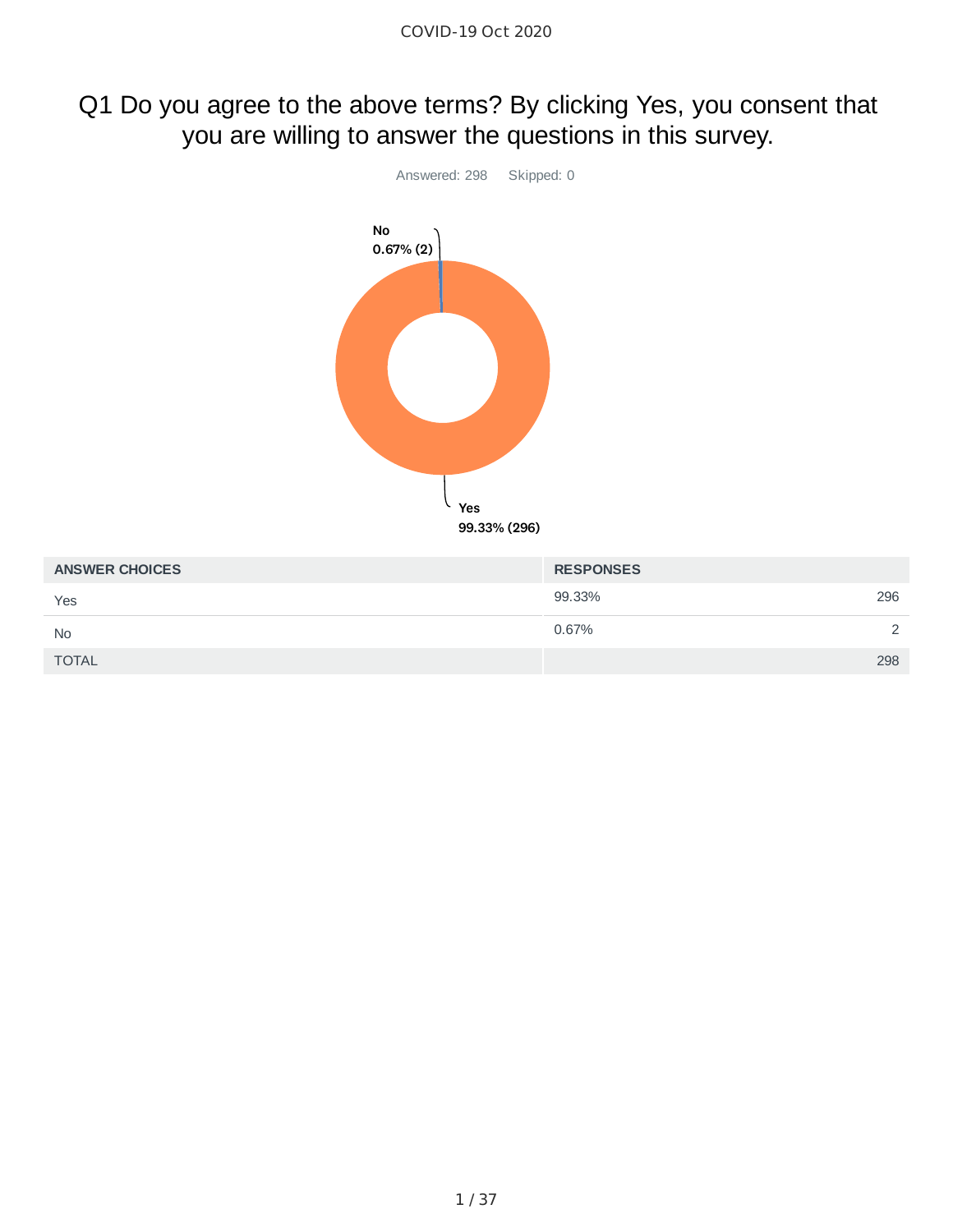# Q2 Yes! I agree, send me something fun! (Please leave blank if you don't wish to participate)

Answered: 177 Skipped: 121

| <b>ANSWER CHOICES</b>  | <b>RESPONSES</b> |                |
|------------------------|------------------|----------------|
| Address                | 0.00%            | $\overline{0}$ |
| Address 2              | 0.00%            | $\mathbf 0$    |
| City/Town              | 0.00%            | $\mathbf 0$    |
| Company                | 0.00%            | $\overline{0}$ |
| Country                | 0.00%            | $\mathbf 0$    |
| <b>Email Address</b>   | 100.00%          | 177            |
| Name                   | 0.00%            | $\overline{0}$ |
| Phone Number           | 0.00%            | $\overline{0}$ |
| State/Province         | 0.00%            | $\overline{0}$ |
| <b>ZIP/Postal Code</b> | 0.00%            | $\overline{0}$ |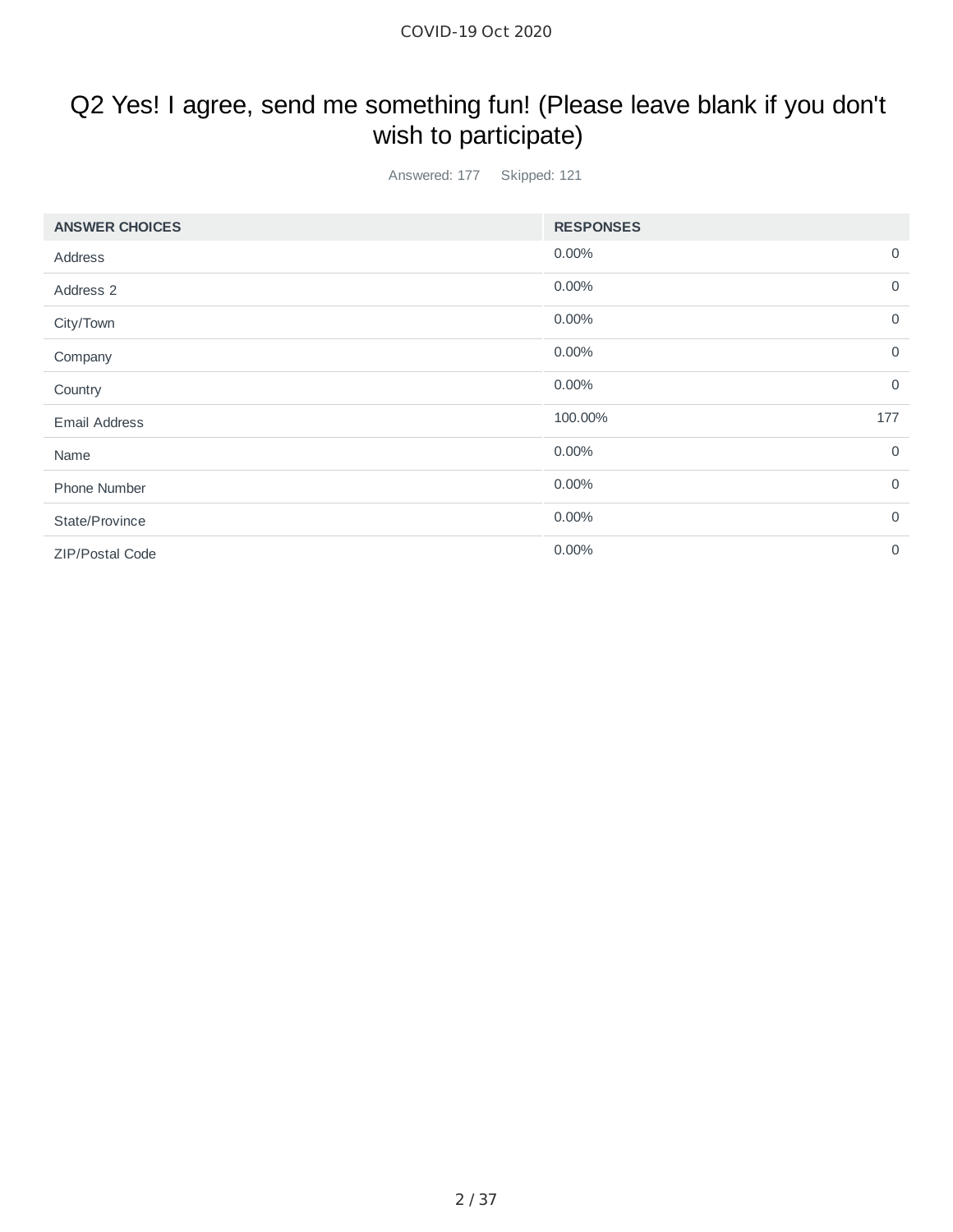

Q3 In which country is your library located?

COVID-19 Oct 2020

Answered: 247 Skipped: 51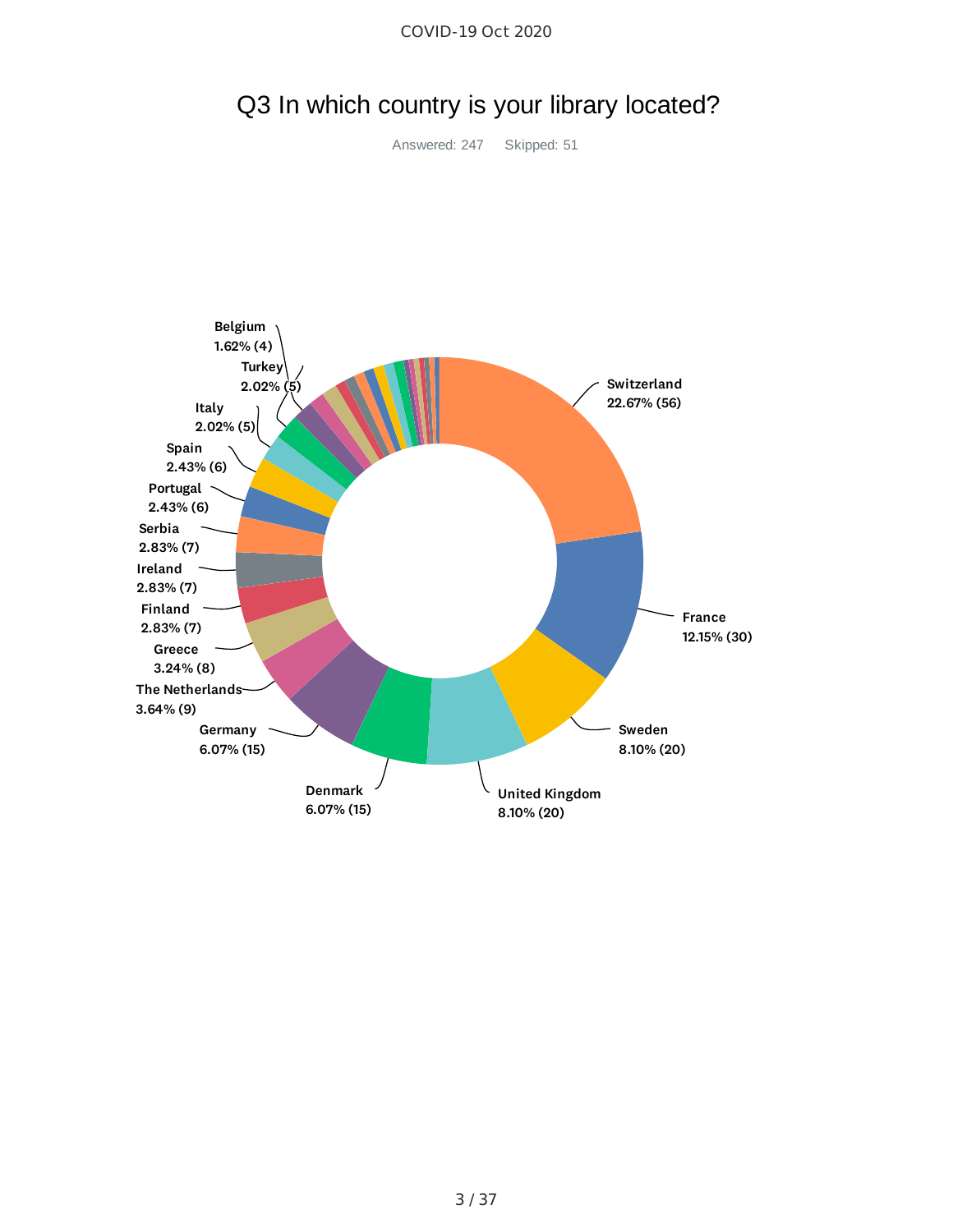#### COVID-19 Oct 2020

| <b>ANSWER CHOICES</b>       | <b>RESPONSES</b> |                |
|-----------------------------|------------------|----------------|
| Switzerland                 | 22.67%           | 56             |
| France                      | 12.15%           | 30             |
| Sweden                      | 8.10%            | 20             |
| United Kingdom              | 8.10%            | 20             |
| Denmark                     | 6.07%            | 15             |
| Germany                     | 6.07%            | 15             |
| The Netherlands             | 3.64%            | $9\,$          |
| Greece                      | 3.24%            | $\, 8$         |
| Finland                     | 2.83%            | $\overline{7}$ |
| Ireland                     | 2.83%            | $\overline{7}$ |
| Serbia                      | 2.83%            | $\overline{7}$ |
| Portugal                    | 2.43%            | $\,6\,$        |
| Spain                       | 2.43%            | $\,6\,$        |
| Italy                       | 2.02%            | $\sqrt{5}$     |
| Turkey                      | 2.02%            | $\sqrt{5}$     |
| Belgium                     | 1.62%            | $\overline{4}$ |
| Croatia                     | 1.21%            | $\mathsf 3$    |
| Slovenia                    | 1.21%            | $\mathsf 3$    |
| Please select               | 0.81%            | $\overline{2}$ |
| Czech Republic              | 0.81%            | $\overline{c}$ |
| Estonia                     | 0.81%            | $\overline{2}$ |
| Lithuania                   | 0.81%            | $\overline{2}$ |
| Luxembourg                  | 0.81%            | $\overline{2}$ |
| Norway                      | 0.81%            | $\overline{2}$ |
| Republic of North Macedonia | 0.81%            | $\overline{2}$ |
| Armenia                     | 0.40%            | $\mathbf 1$    |
| Bosnia and Herzegovina      | 0.40%            | $\mathbf 1$    |
| <b>Bulgaria</b>             | 0.40%            | $\mathbf{1}$   |
| Cyprus                      | 0.40%            | $\mathbf 1$    |
| Hungary                     | 0.40%            | $\mathbf{1}$   |
| Latvia                      | 0.40%            | $\mathbf 1$    |
| Romania                     | 0.40%            | $\mathbf 1$    |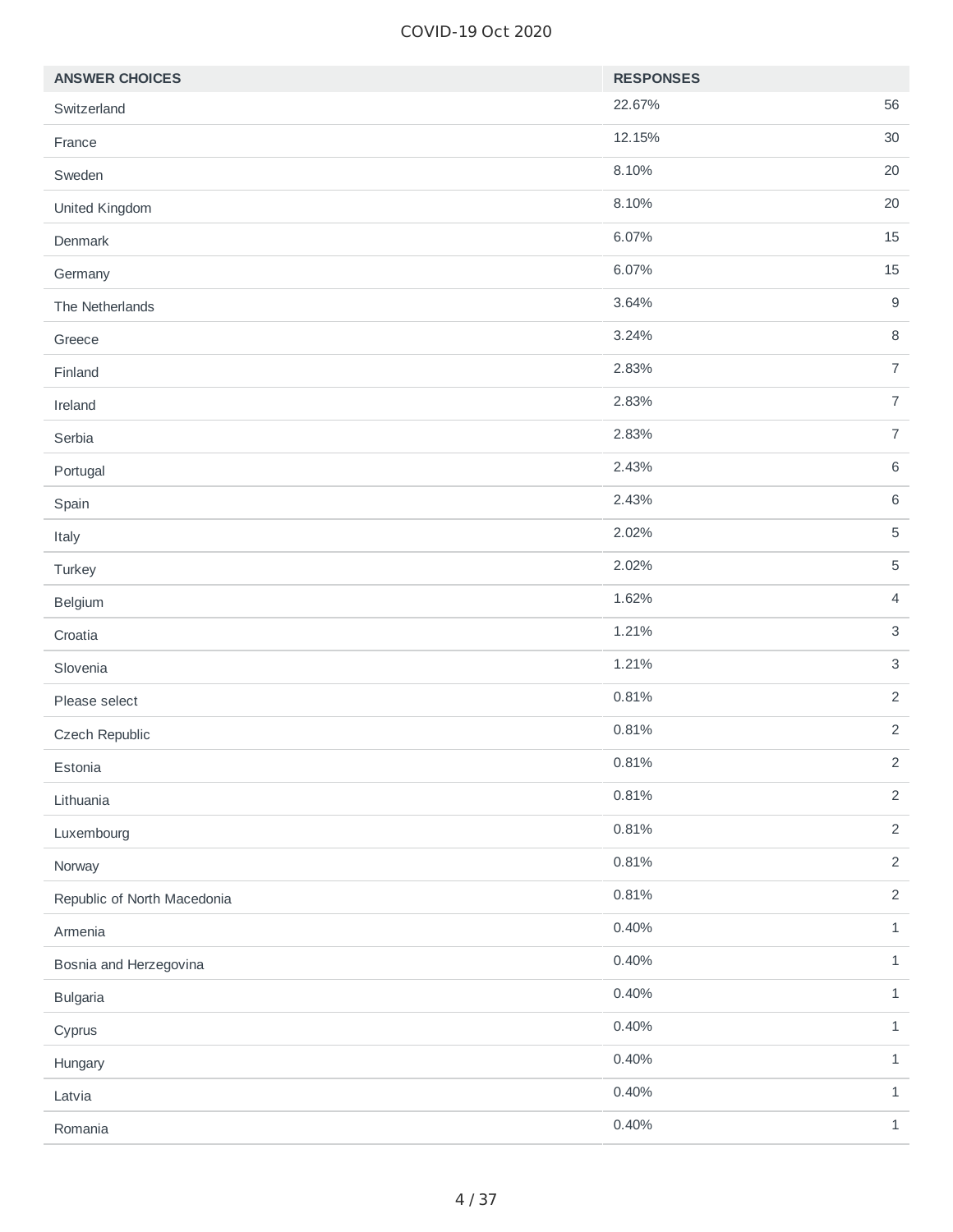#### COVID-19 Oct 2020

| Albania<br>Austria | 0.00%<br>$0.00\%$ | 0<br>$\overline{0}$ |
|--------------------|-------------------|---------------------|
| Canada             | 0.00%             | $\Omega$            |
| Georgia            | 0.00%             | 0                   |
| Iceland            | 0.00%             | 0                   |
| Malta              | 0.00%             | $\Omega$            |
| Poland             | 0.00%             | 0                   |
| Slovakia           | 0.00%             | 0                   |
| <b>TOTAL</b>       |                   | 247                 |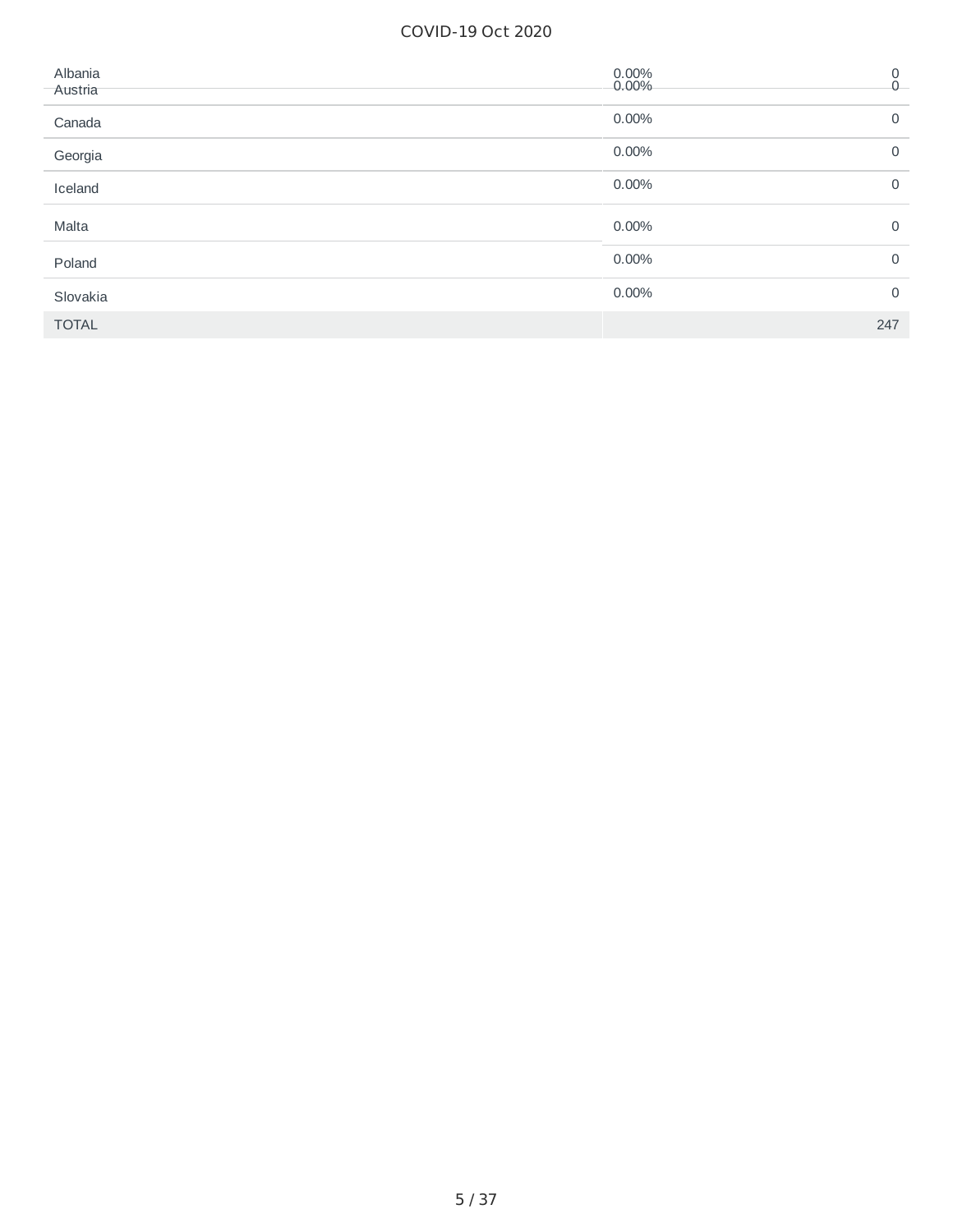

72.87% (180)

| <b>ANSWER CHOICES</b>  | <b>RESPONSES</b>     |
|------------------------|----------------------|
| Academic library       | 180<br>72.87%        |
| Special library        | 12.55%<br>31         |
| Other (please specify) | 8.91%<br>22          |
| National library       | 5.67%<br>14          |
| Other                  | 0.00%<br>$\mathbf 0$ |
| <b>TOTAL</b>           | 247                  |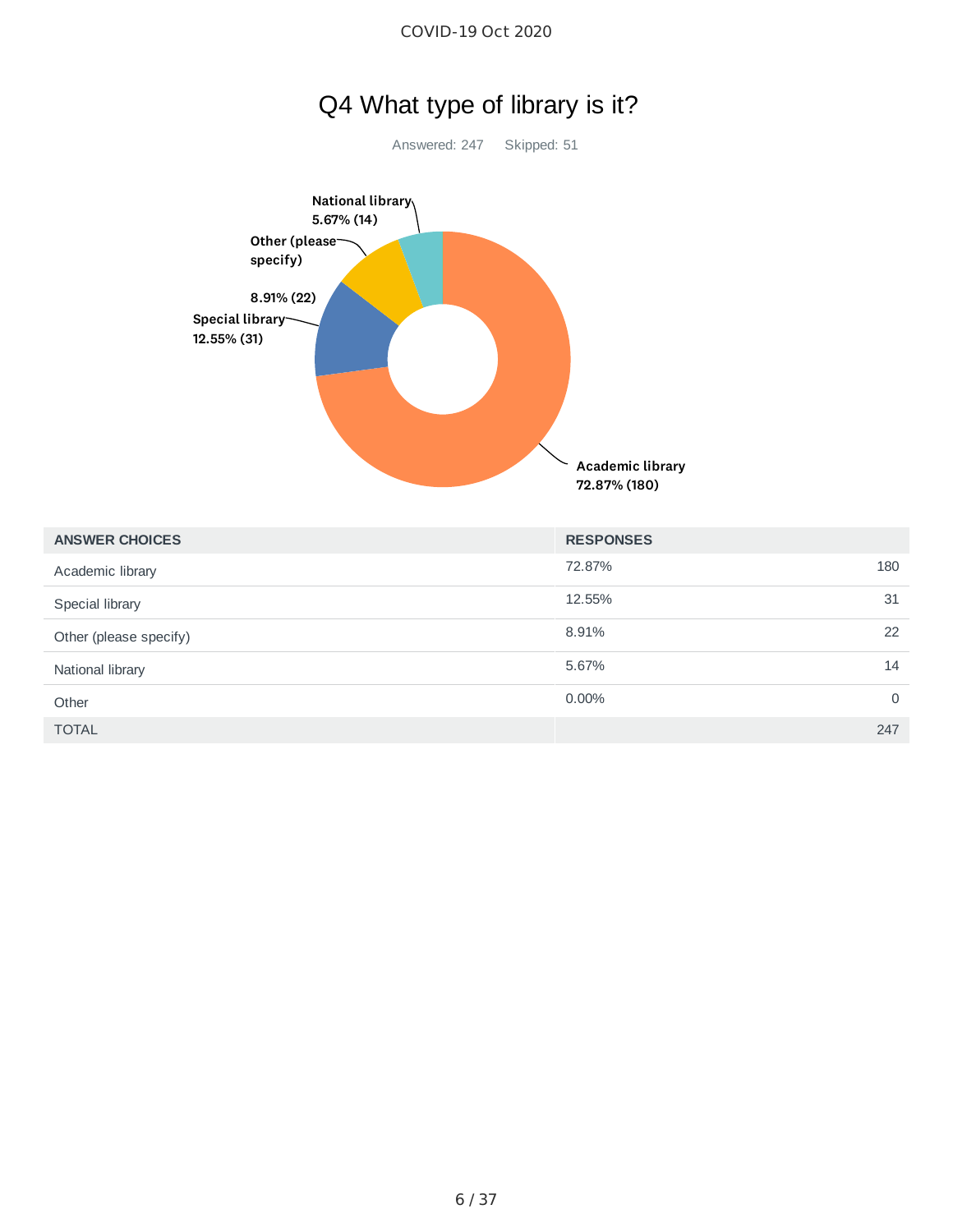

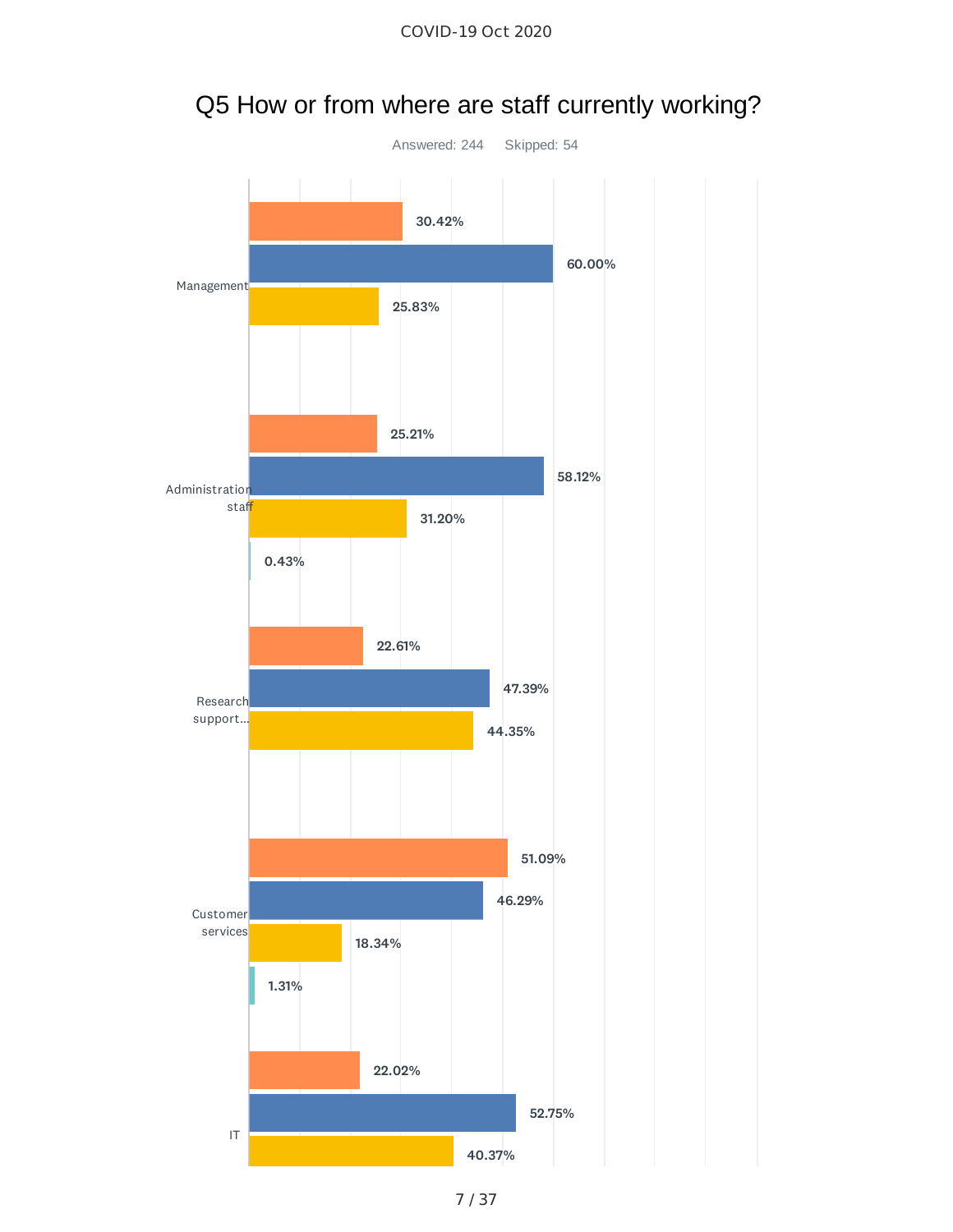

COVID-19 Oct 2020

On site **O** On site part-time **Remotely O** Unable to work

|                           | <b>ON</b><br><b>SITE</b> | <b>ON SITE PART-</b><br><b>TIME</b> | <b>REMOTELY</b> | <b>UNABLE TO</b><br><b>WORK</b> | <b>TOTAL</b><br><b>RESPONDENTS</b> |
|---------------------------|--------------------------|-------------------------------------|-----------------|---------------------------------|------------------------------------|
| Management                | 30.42%                   | 60.00%                              | 25.83%          | 0.00%                           |                                    |
|                           | 73                       | 144                                 | 62              | 0                               | 240                                |
| Administration staff      | 25.21%                   | 58.12%                              | 31.20%          | 0.43%                           |                                    |
|                           | 59                       | 136                                 | 73              |                                 | 234                                |
| Research support services | 22.61%                   | 47.39%                              | 44.35%          | 0.00%                           |                                    |
|                           | 52                       | 109                                 | 102             | 0                               | 230                                |
| Customer services         | 51.09%                   | 46.29%                              | 18.34%          | 1.31%                           |                                    |
|                           | 117                      | 106                                 | 42              | 3                               | 229                                |
| IT                        | 22.02%                   | 52.75%                              | 40.37%          | 0.46%                           |                                    |
|                           | 48                       | 115                                 | 88              |                                 | 218                                |
| Digitisation              | 41.71%                   | 42.71%                              | 18.59%          | 4.52%                           |                                    |
|                           | 83                       | 85                                  | 37              | 9                               | 199                                |
| Learning and Teaching     | 23.74%                   | 46.12%                              | 44.75%          | 0.91%                           |                                    |
| services                  | 52                       | 101                                 | 98              | 2                               | 219                                |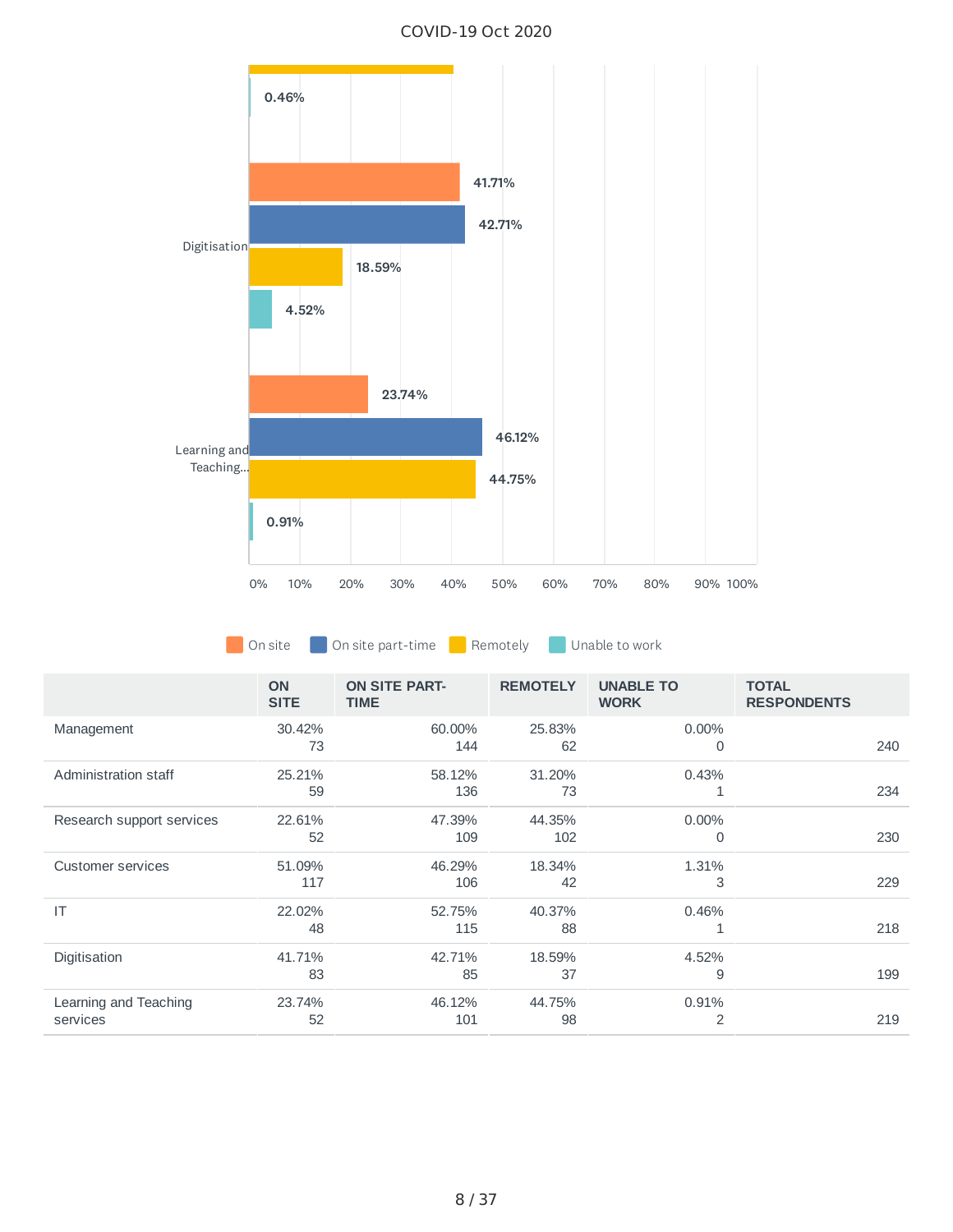### Q6 If your library is open, have any of the following COVID-19 measures been put in place?

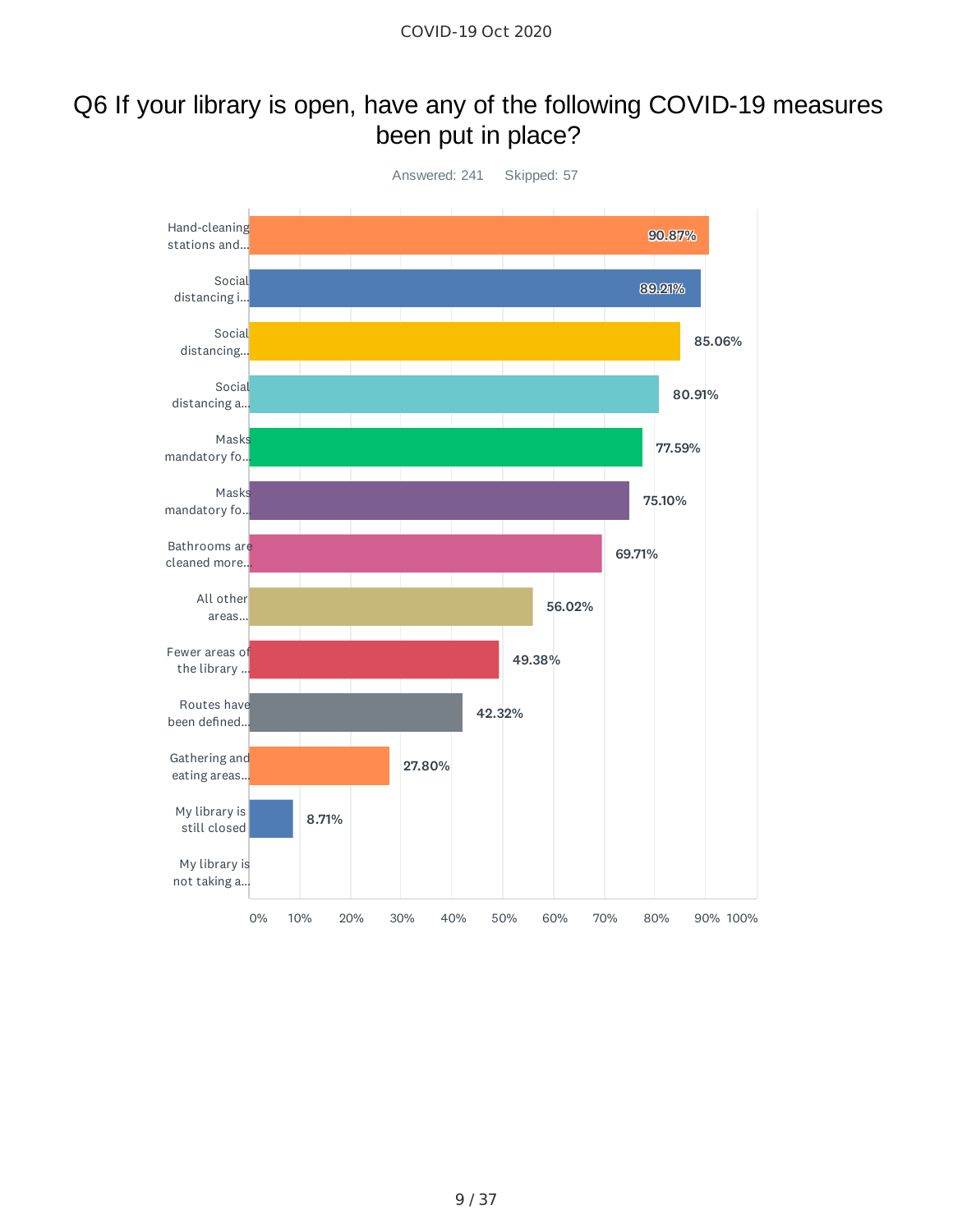#### COVID-19 Oct 2020

| <b>ANSWER CHOICES</b>                                                  | <b>RESPONSES</b> |          |
|------------------------------------------------------------------------|------------------|----------|
| Hand-cleaning stations and/or hand disinfectant in key places          | 90.87%           | 219      |
| Social distancing in staff working spaces                              | 89.21%           | 215      |
| Social distancing mandatory for users                                  | 85.06%           | 205      |
| Social distancing at tables or other study areas                       | 80.91%           | 195      |
| Masks mandatory for users                                              | 77.59%           | 187      |
| Masks mandatory for staff                                              | 75.10%           | 181      |
| Bathrooms are cleaned more frequently                                  | 69.71%           | 168      |
| All other areas accessible to public/staff are cleaned more frequently | 56.02%           | 135      |
| Fewer areas of the library are accessible                              | 49.38%           | 119      |
| Routes have been defined for movement through the library              | 42.32%           | 102      |
| Gathering and eating areas remain closed                               | 27.80%           | 67       |
| My library is still closed                                             | 8.71%            | 21       |
| My library is not taking any of these measures                         | 0.00%            | $\Omega$ |
| Total Respondents: 241                                                 |                  |          |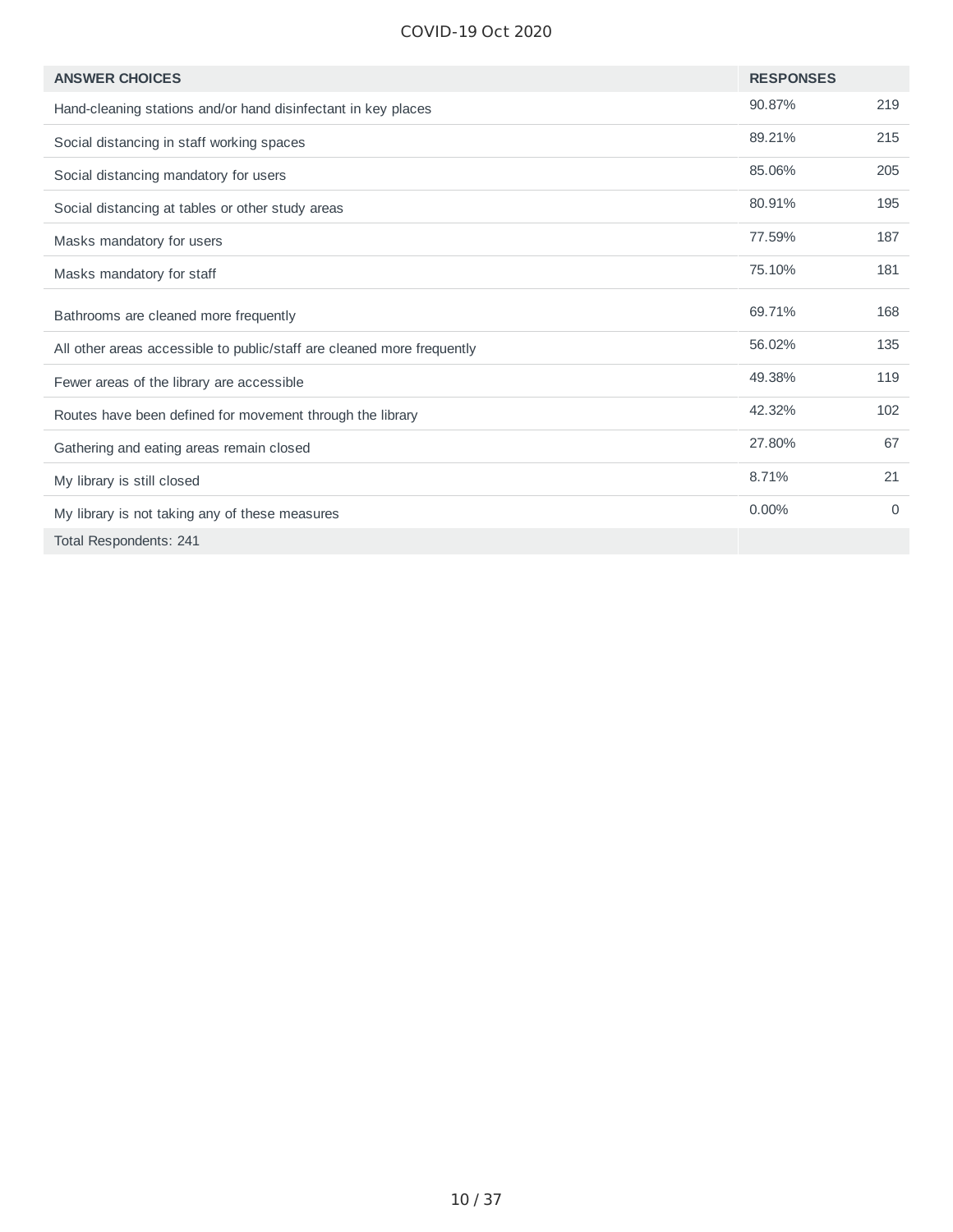

| Yes, and we clean them first                       | 4.17%  | 10  |
|----------------------------------------------------|--------|-----|
| No, we just clean them                             | 6.25%  | 15  |
| No, we don't quarantine, nor do we clean the books | 44.17% | 106 |
| <b>TOTAL</b>                                       |        | 240 |
|                                                    |        |     |

**ANSWER CHOICES RESPONSES**

No, we just clean<sup>'</sup>

them

Yes

Yes, and we clean

them first

45.42% 109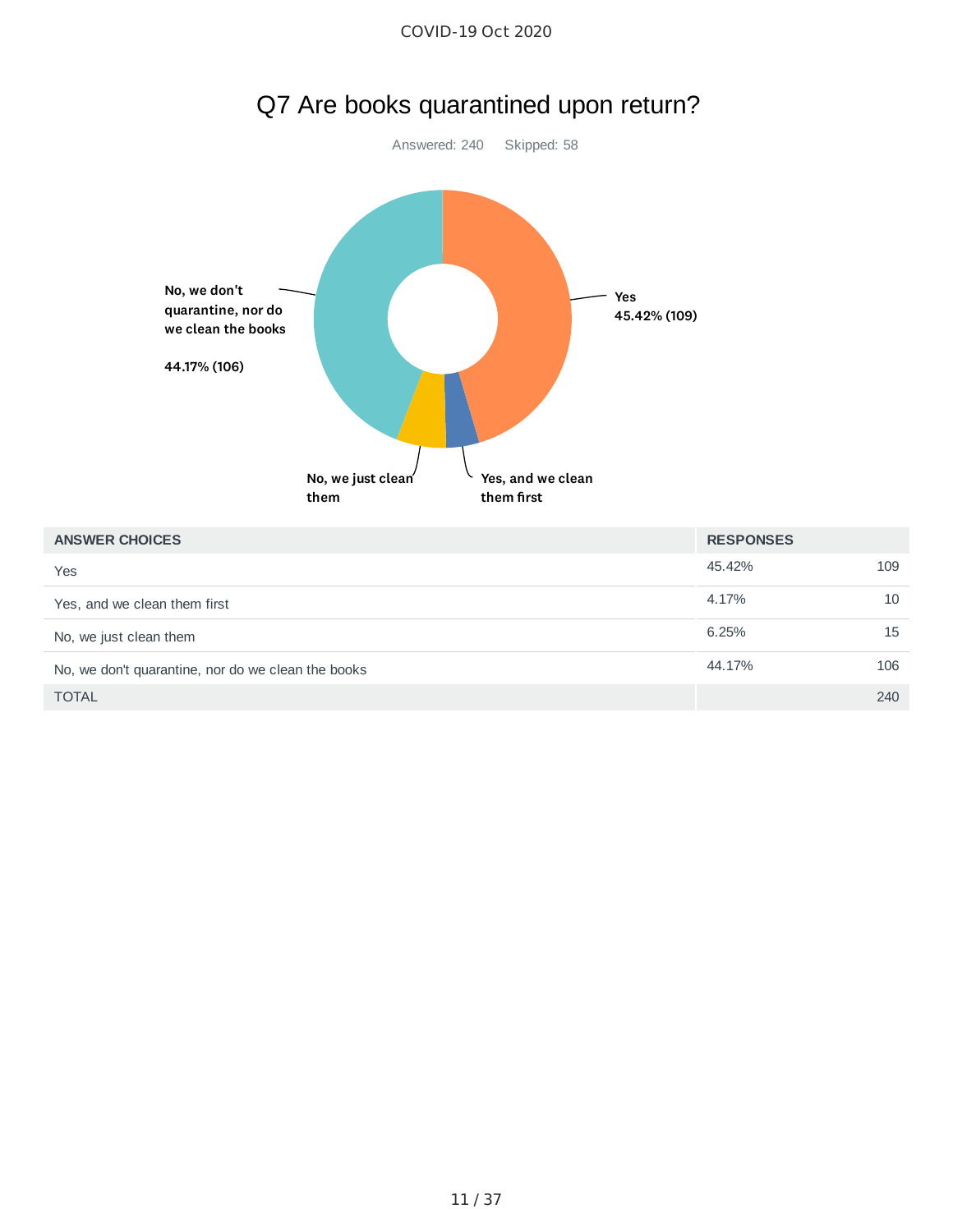

### Q8 If applicable, were the above measures:

Answered: 226 Skipped: 72

1111111111100

| <b>ANSWER CHOICES</b>                                         | <b>RESPONSES</b> |     |
|---------------------------------------------------------------|------------------|-----|
| A national regulation including national library associations | 39.82%           | 90  |
| A city/province/region regulation                             | 11.50%           | 26  |
| A regulation from your institution                            | 32.74%           | 74  |
| A regulation from your library                                | 15.93%           | 36  |
| <b>TOTAL</b>                                                  |                  | 226 |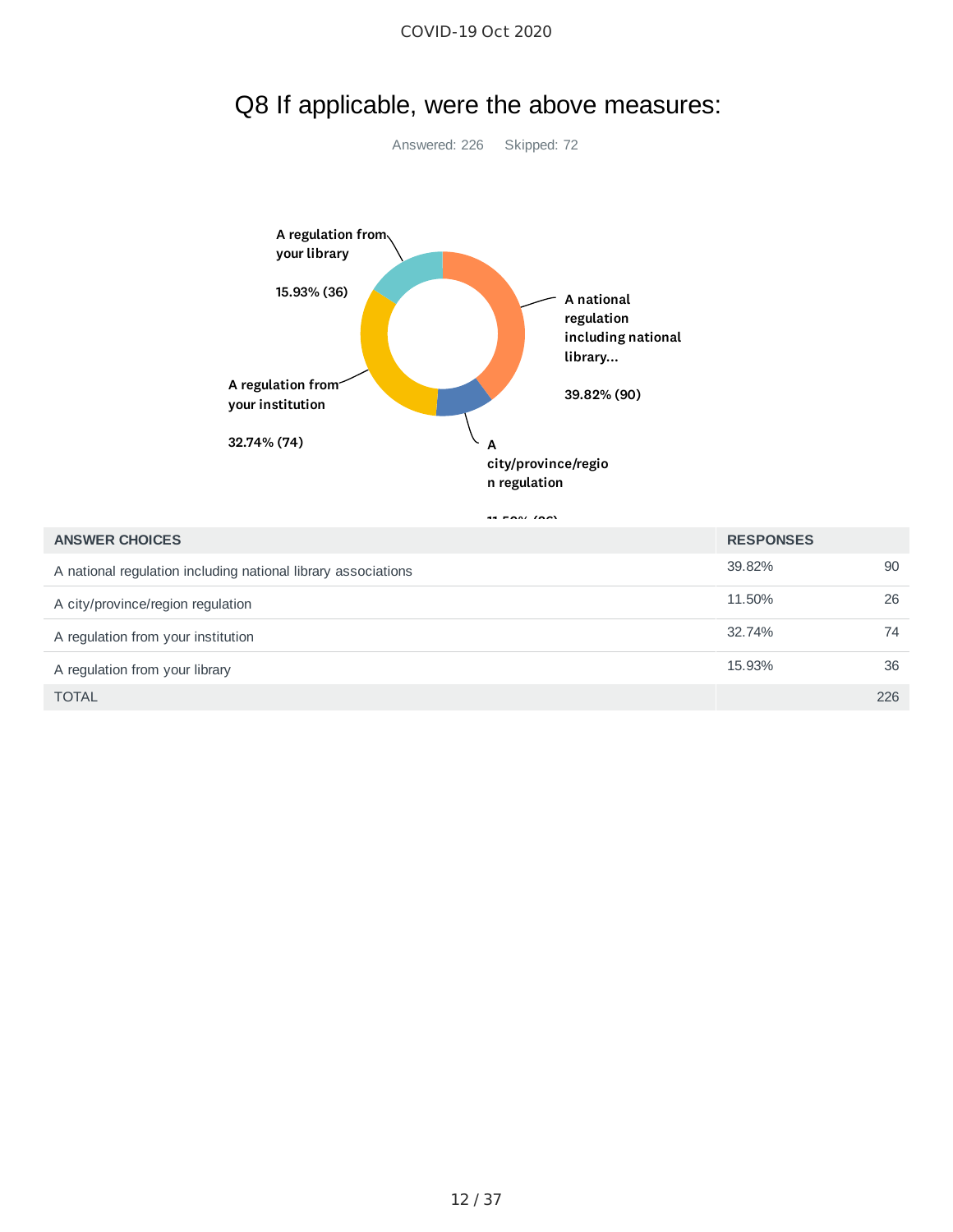

# Q9 Are meetings and events organised differently?

| <b>ANSWER CHOICES</b>                                                                               | <b>RESPONSES</b> |          |
|-----------------------------------------------------------------------------------------------------|------------------|----------|
| Meetings happen online when possible                                                                | 87.87%           | 210      |
| Meetings are held in person with a maximum number of people (including COVID-19 safety precautions) | 30.13%           | 72       |
| Events are held online                                                                              | 68.20%           | 163      |
| Events are held with a reduced maximum physical attendance                                          | 21.34%           | 51       |
| Events are held normally                                                                            | $0.00\%$         | $\Omega$ |
| Total Respondents: 239                                                                              |                  |          |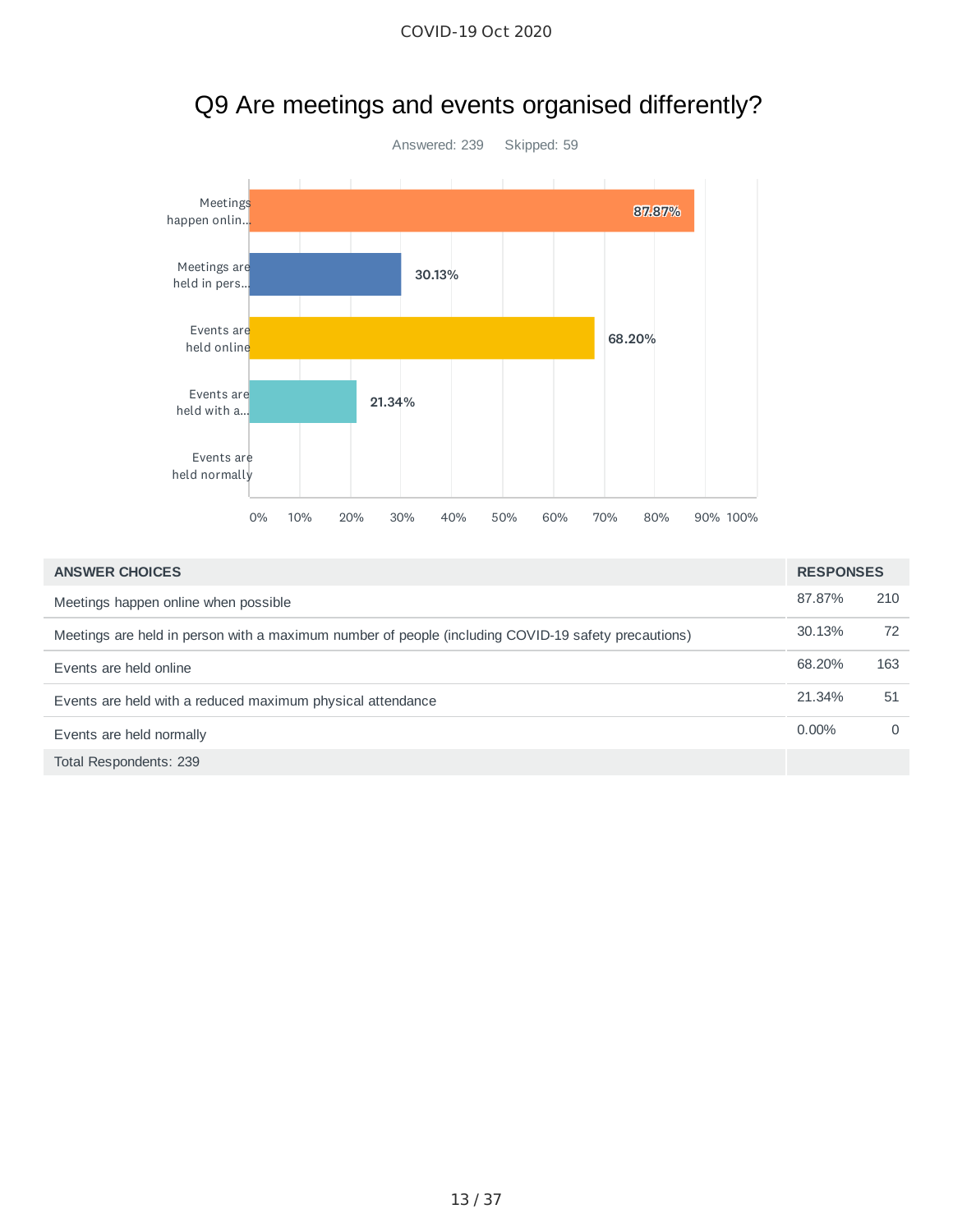# Q10 If your library is still closed, what is your main concern with the library reopening?



| <b>ANSWER CHOICES</b>                                                               | <b>RESPONSES</b> |     |
|-------------------------------------------------------------------------------------|------------------|-----|
| My library is open                                                                  | 81.38%           | 153 |
| The safety of staff and users                                                       | 18.62%           | 35  |
| The lack of space availability                                                      | 4.79%            | 9   |
| The lack of equipment availability                                                  | 1.06%            | 2   |
| The lack of available staff to offer support                                        | 4.26%            | 8   |
| The reduced hours are not enough to support users                                   | 3.19%            | 6   |
| The possibility that institutions think "physical libraries are not needed anymore" | 8.51%            | 16  |
| The possibility that the physical role of libraries will be challenged              | 12.23%           | 23  |
| Total Respondents: 188                                                              |                  |     |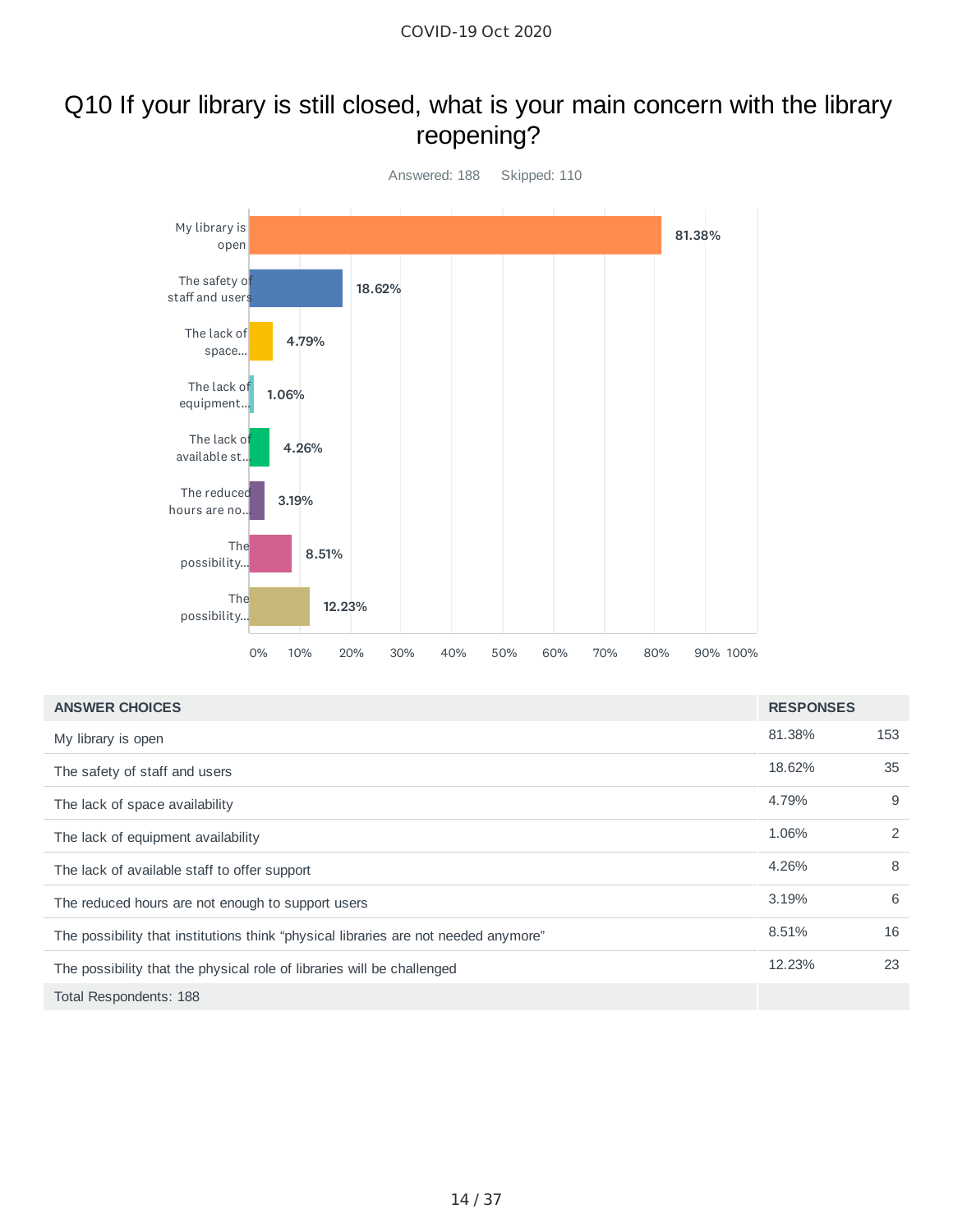#### Q11 How complete are your current services compared to before COVID-19?



| <b>ANSWER CHOICES</b>                                           | <b>RESPONSES</b> |     |
|-----------------------------------------------------------------|------------------|-----|
| Number of users allowed inside the building is limited          | 71.96%           | 154 |
| All materials are available physically                          | 49.53%           | 106 |
| Hours are limited                                               | 45.79%           | 98  |
| Some materials are available physically                         | 22.43%           | 48  |
| Services are only online or by phone                            | 17.76%           | 38  |
| Everything is running normally                                  | 16.36%           | 35  |
| Our users do not have the technical equipment to access content | 6.54%            | 14  |
| Our library never closed                                        | 6.54%            | 14  |
| Total Respondents: 214                                          |                  |     |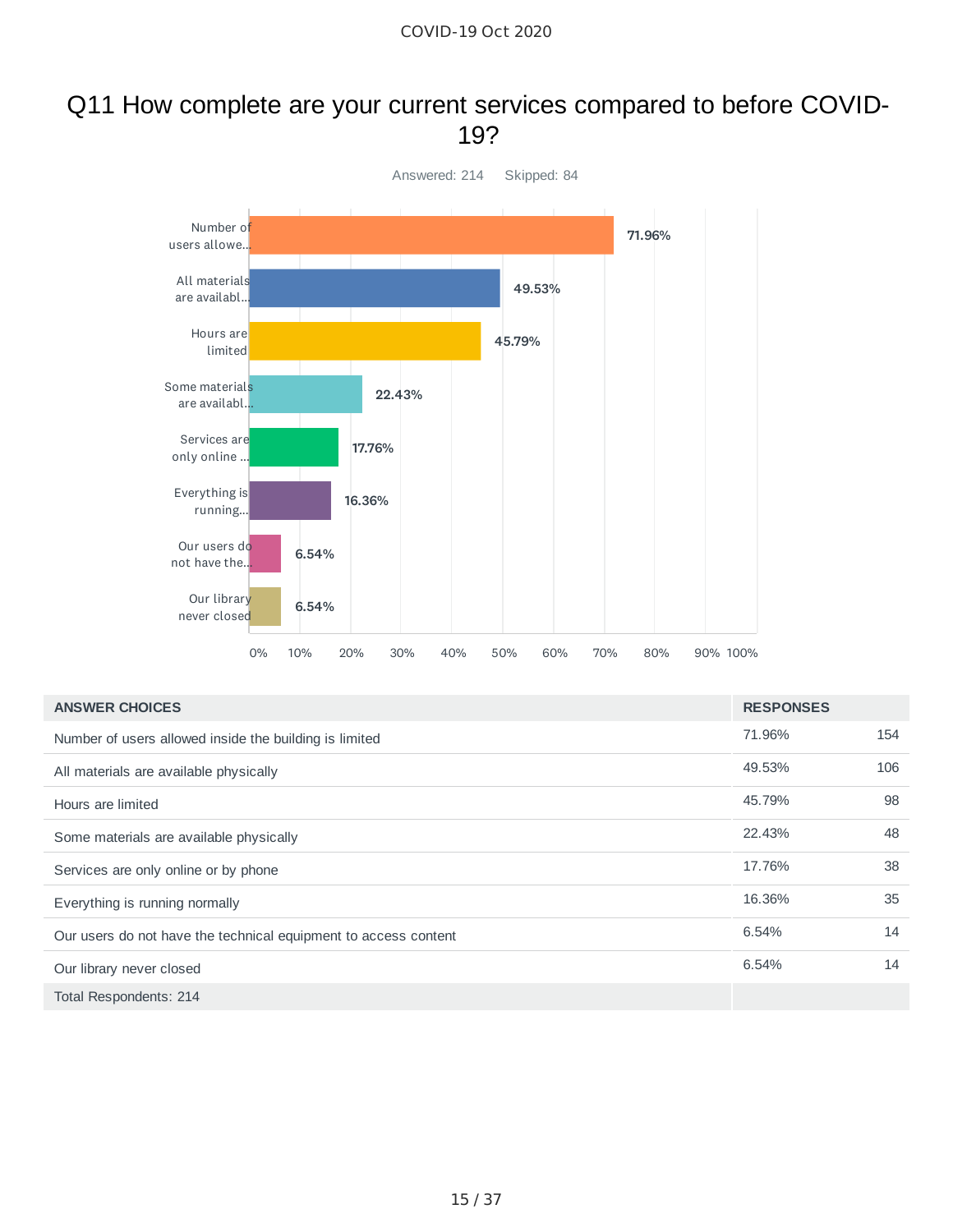## Q12 Which time period has seen a higher lending rate since COVID-19 measures began?



| <b>ANSWER CHOICES</b>         | <b>RESPONSES</b> |     |
|-------------------------------|------------------|-----|
| March-July                    | 13.97%           | 25  |
| July-September                | 22.91%           | 41  |
| October-present               | 36.31%           | 65  |
| Lending has remained the same | 26.82%           | 48  |
| <b>TOTAL</b>                  |                  | 179 |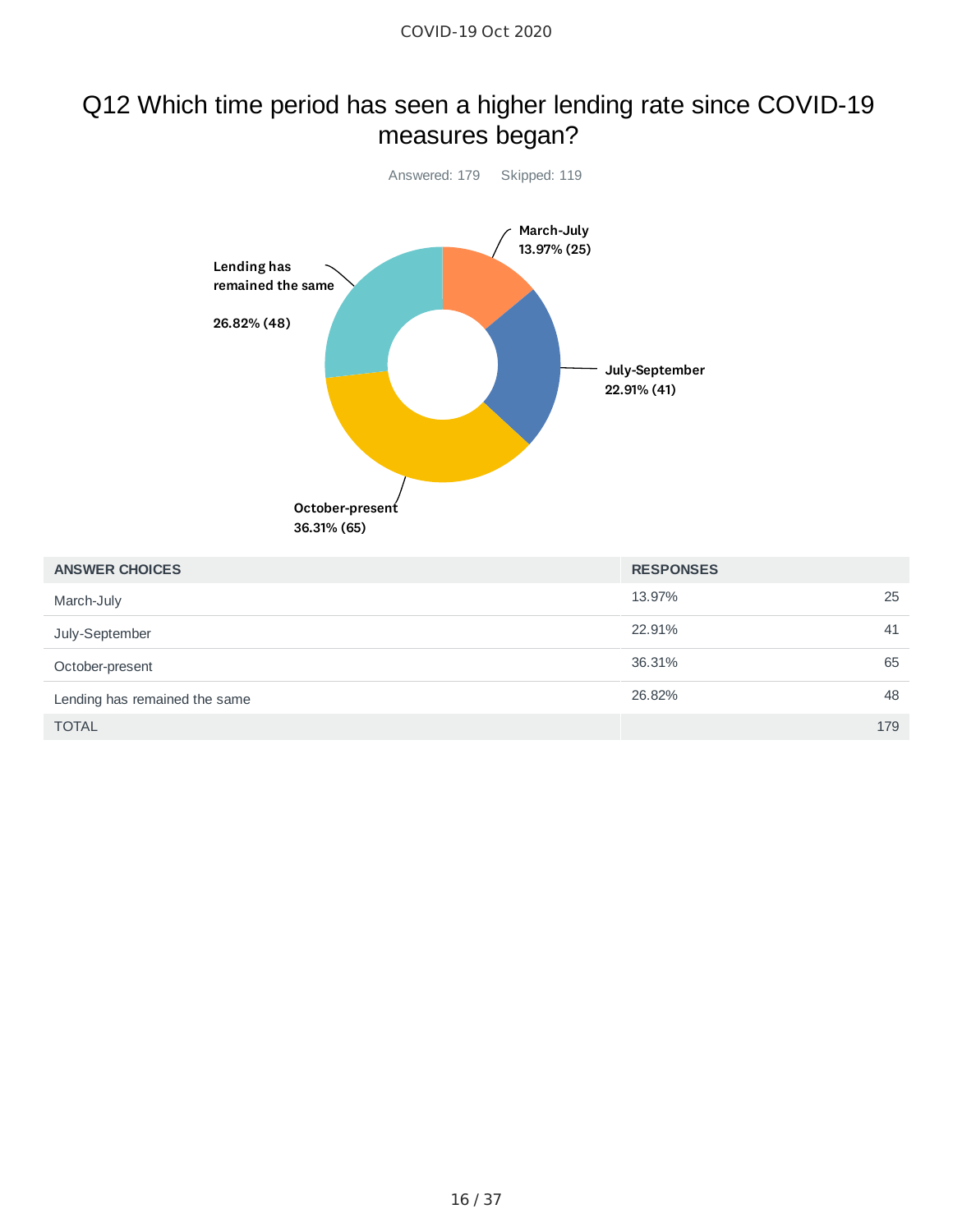

## Q13 Has your library extended the loan period of materials?

| <b>ANSWER CHOICES</b>                                     | <b>RESPONSES</b> |     |
|-----------------------------------------------------------|------------------|-----|
| Yes, in March-July                                        | 68.60%           | 142 |
| Yes, in July-September                                    | 6.28%            | 13  |
| Yes, from October-present                                 | 8.70%            | 18  |
| We are not extending the lending period for any material. | 16.43%           | 34  |
| <b>TOTAL</b>                                              |                  | 207 |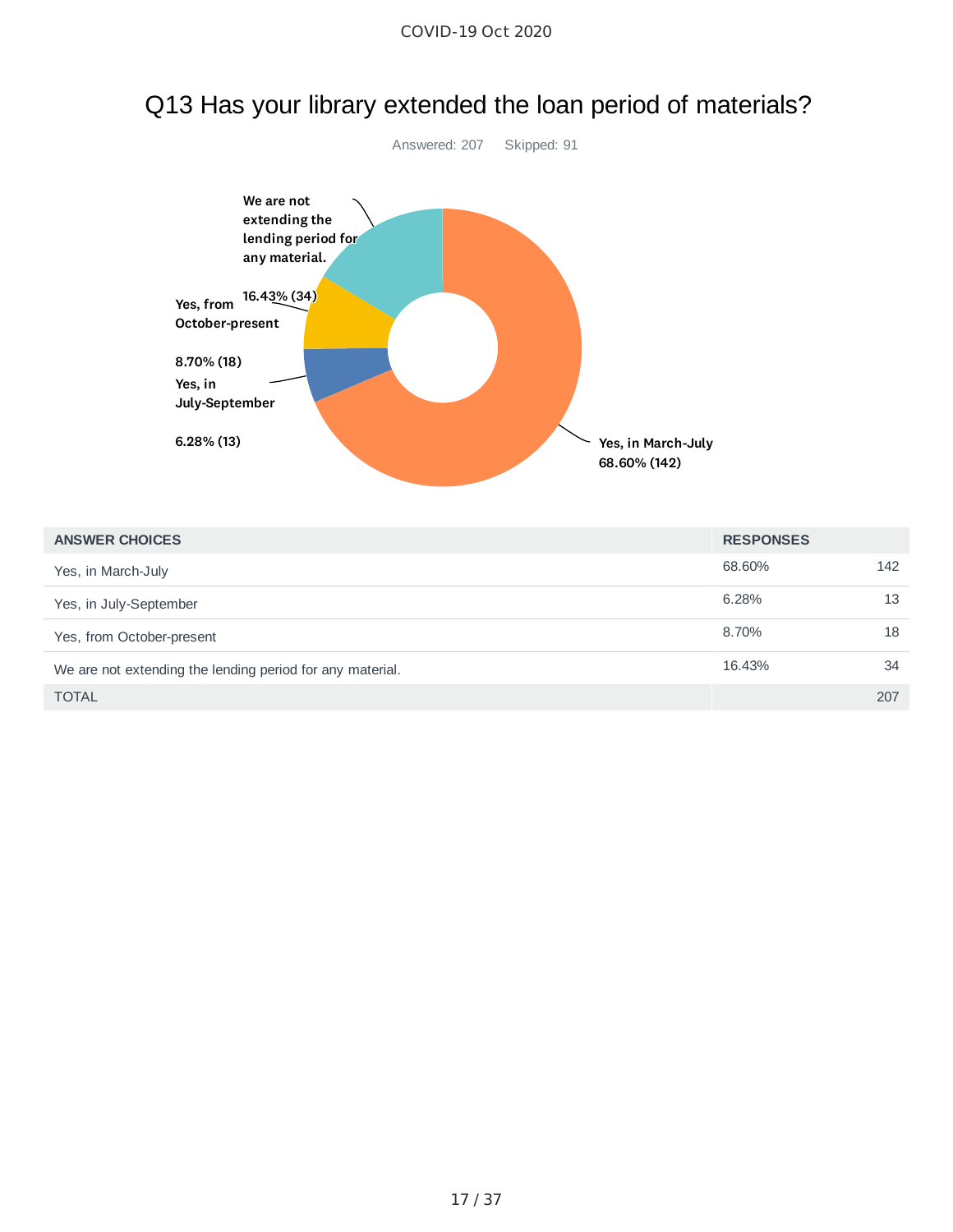# Q14 Has your library experienced changes in services related to ILL?

Answered: 197 Skipped: 101

| Yes, generally,<br>lending libraries<br>were less strict<br>with due dates a<br>No, there were no<br>There are no ILL<br>significant changes<br>services 6.60% (13)<br>library<br>33.50% (66)<br>Yes,8163%(17)d<br>that varying<br>conditions at other<br>libraries affect<br>Yes, we saw an<br>14.21% (28)<br>Yes, but<br>increase in ILL<br>negatively, it was<br>more difficult to<br>15.23% (30)<br><b>Land Inaugure</b> |                  |     |
|------------------------------------------------------------------------------------------------------------------------------------------------------------------------------------------------------------------------------------------------------------------------------------------------------------------------------------------------------------------------------------------------------------------------------|------------------|-----|
| <b>ANSWER CHOICES</b>                                                                                                                                                                                                                                                                                                                                                                                                        | <b>RESPONSES</b> |     |
| No, there were no significant changes                                                                                                                                                                                                                                                                                                                                                                                        | 33.50%           | 66  |
| Yes, but negatively, it was more difficult to lend/borrow material                                                                                                                                                                                                                                                                                                                                                           | 17.77%           | 35  |
| Yes, we saw an increase in ILL                                                                                                                                                                                                                                                                                                                                                                                               | 15.23%           | 30  |
| Yes, we realized that varying conditions at other libraries affected ILL services                                                                                                                                                                                                                                                                                                                                            | 14.21%           | 28  |
| There are no ILL services at our library                                                                                                                                                                                                                                                                                                                                                                                     | 8.63%            | 17  |
| Yes, generally, lending libraries were less strict with due dates and overdue fees                                                                                                                                                                                                                                                                                                                                           | 6.60%            | 13  |
| Yes, we've had to rethink our ILL policy                                                                                                                                                                                                                                                                                                                                                                                     | 4.06%            | 8   |
| <b>TOTAL</b>                                                                                                                                                                                                                                                                                                                                                                                                                 |                  | 197 |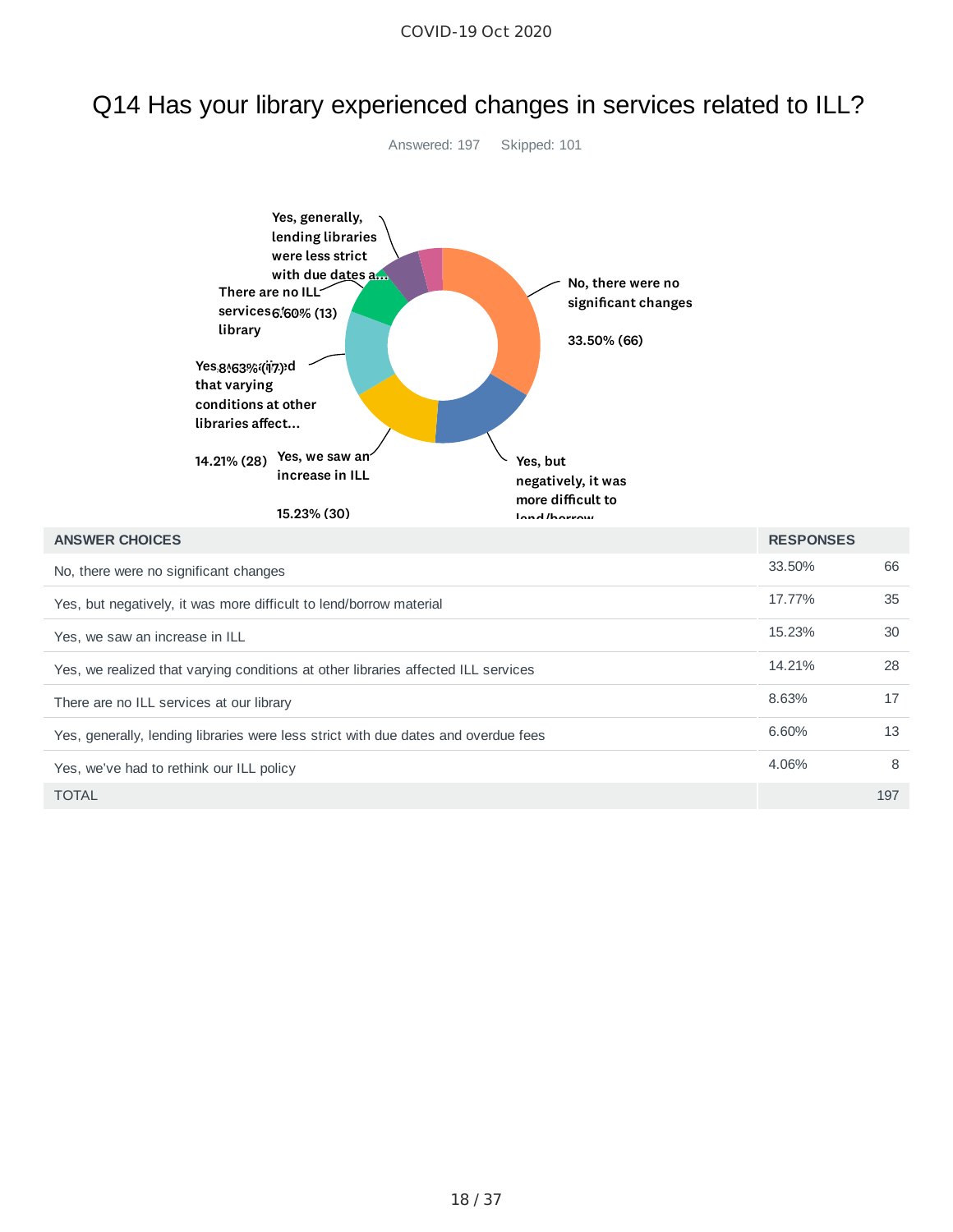# Q15 Are staff and users having difficulty using digital materials, for remote purposes, because of copyright law infringement?



| <b>ANSWER CHOICES</b>                                                                                | <b>RESPONSES</b> |     |
|------------------------------------------------------------------------------------------------------|------------------|-----|
| Yes, they cannot make physical copies of printed or digital materials to use outside the library (1) | 17.86%           | 35  |
| Yes, they cannot scan or copy materials for online teaching (2)                                      | 17.35%           | 34  |
| Yes, they cannot share copyright-protected content via streams or recordings of lectures (3)         | 23.98%           | 47  |
| No(4)                                                                                                | 61.73%           | 121 |
| Total Respondents: 196                                                                               |                  |     |
|                                                                                                      |                  |     |
| <b>BASIC STATISTICS</b>                                                                              |                  |     |

| Minimum | Maximum | Median | Mean | Standard Deviation |
|---------|---------|--------|------|--------------------|
| 1.00    | 4.00    | 4.00   | 3.07 | ----               |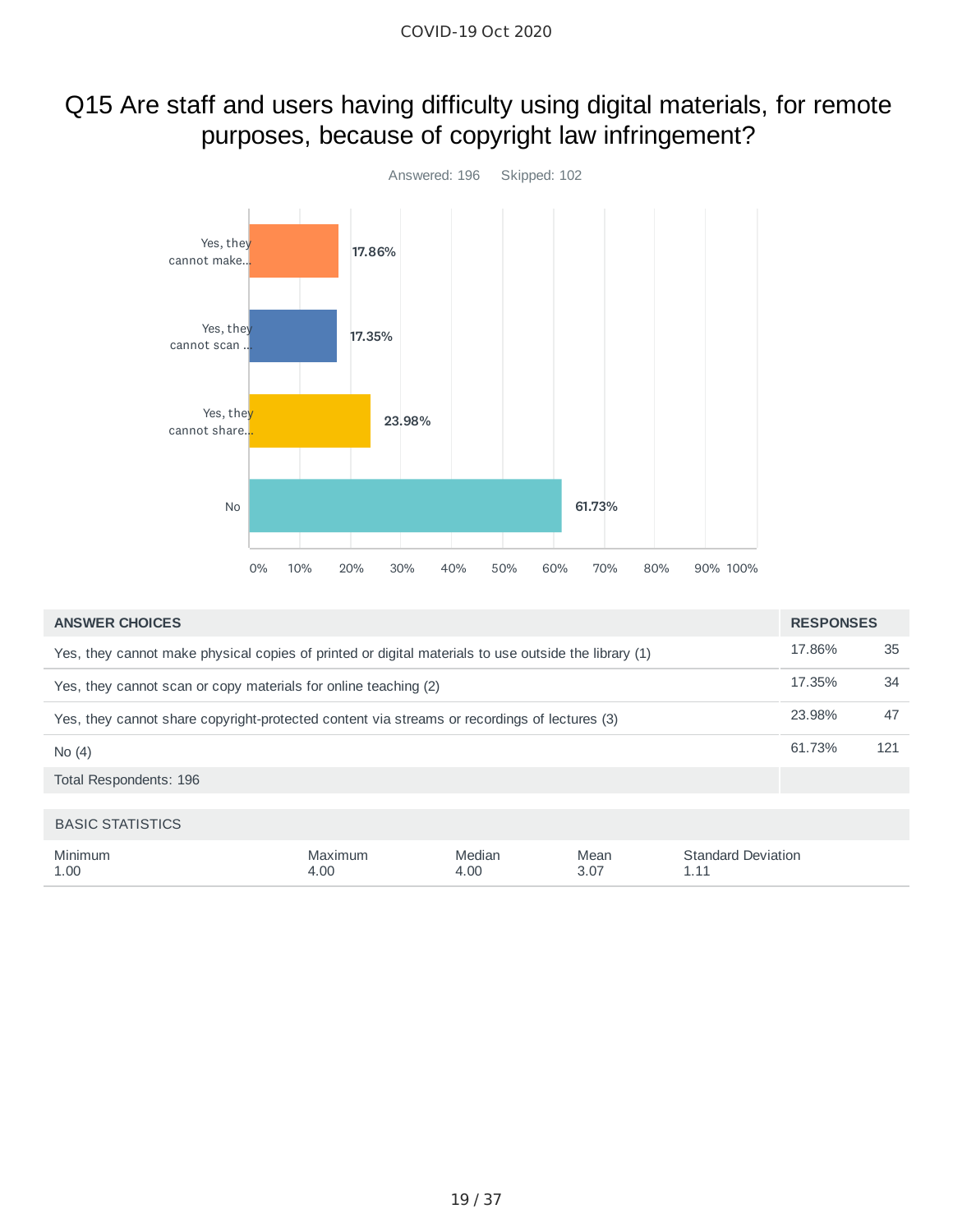### Q16 Have you had to start using new digital services/applications to cope with COVID-19?



| <b>ANSWER CHOICES</b>                                             | <b>RESPONSES</b> |     |
|-------------------------------------------------------------------|------------------|-----|
| Yes, before we could not offer all our services digitally         | 11.00%           | 23  |
| Yes, our digital services were not on a par with current demands  | $6.22\%$         | 13  |
| Yes, we have increased our digitisation activities                | 37.32%           | 78  |
| No, we redesigned our current services to adapt to a wider demand | 23.44%           | 49  |
| No, we are using the same, at more or less the same capacity      | 22.01%           | 46  |
| <b>TOTAL</b>                                                      |                  | 209 |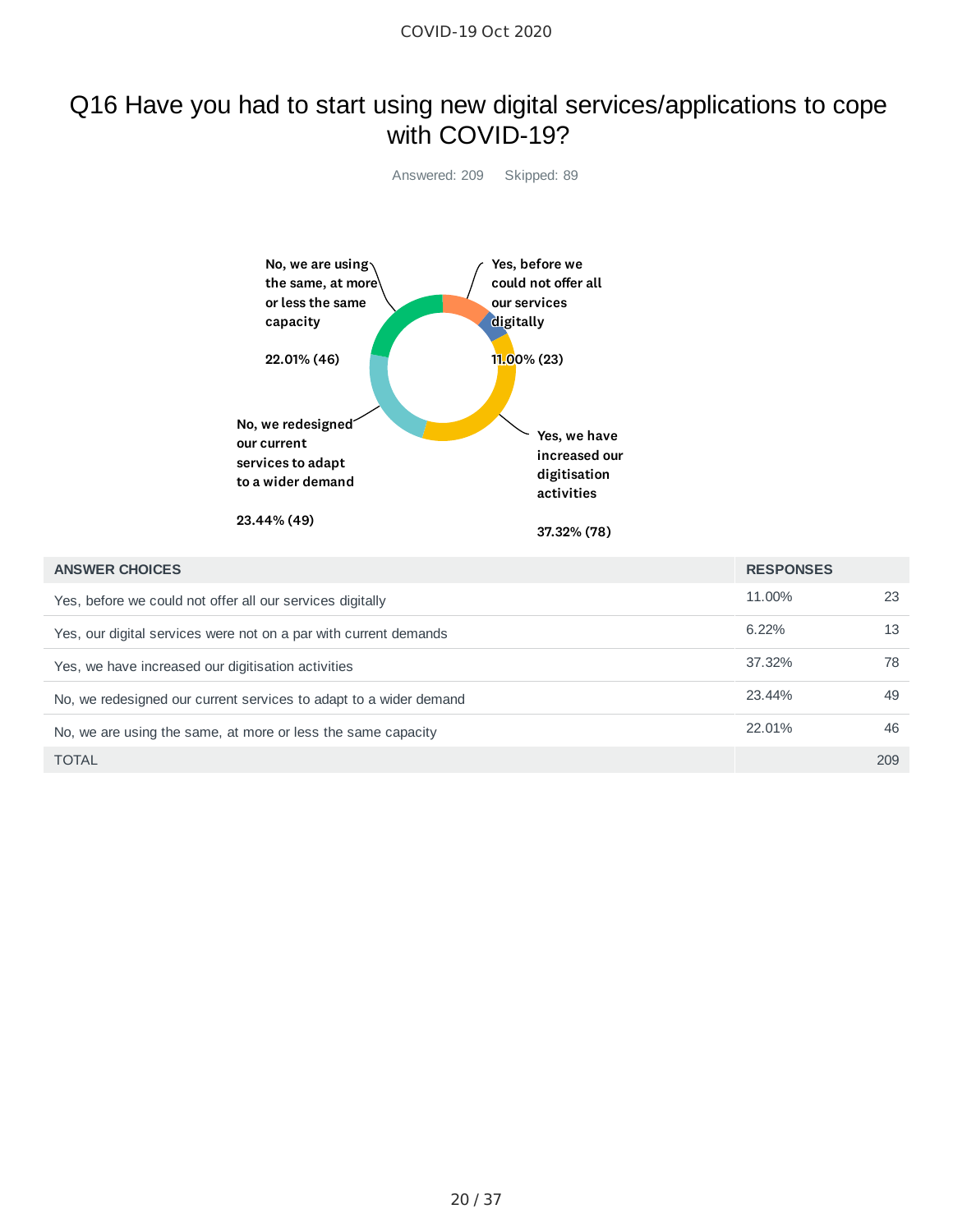#### Q17 Have you had to redirect expenses towards digital services or content?

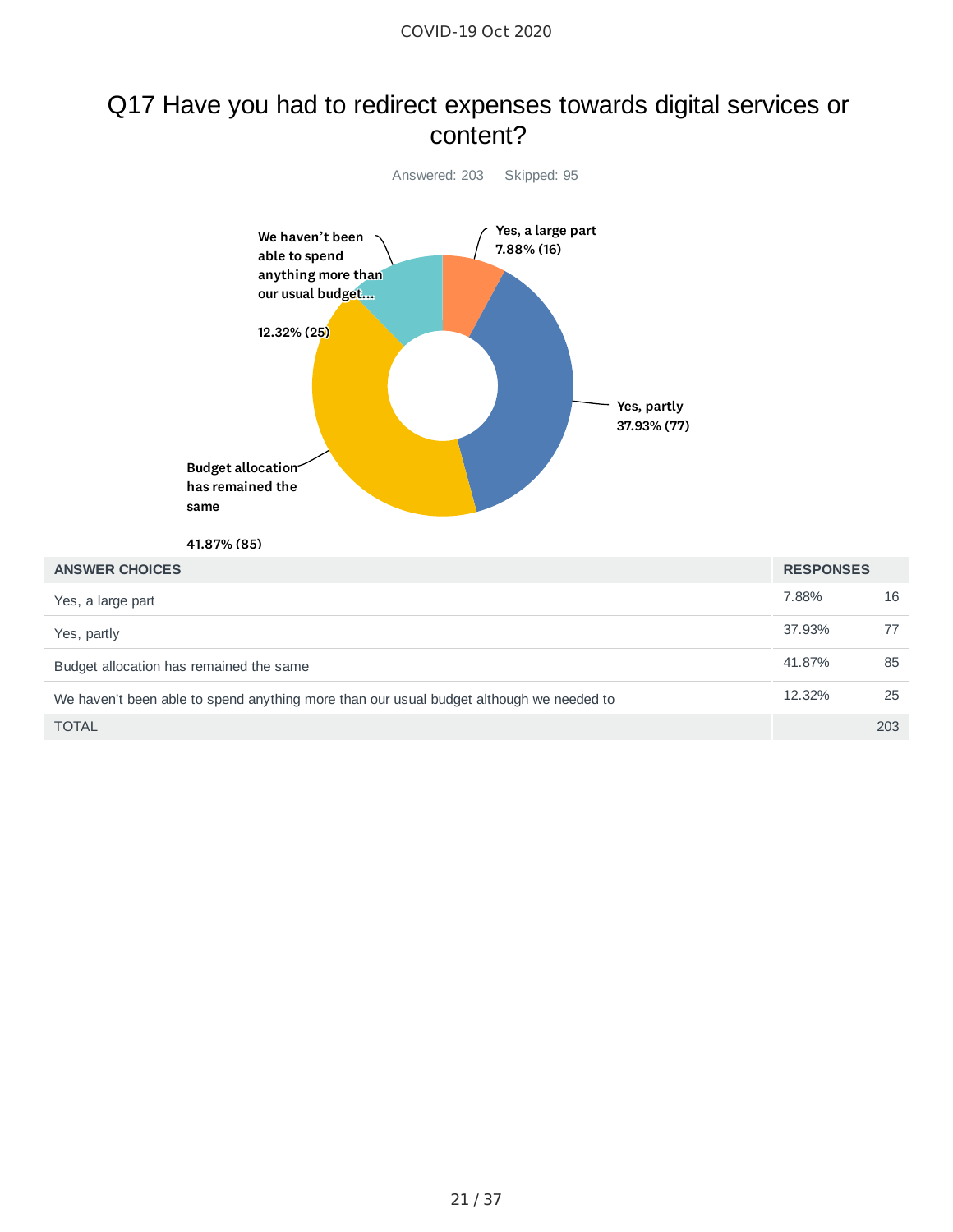### Q18 What's the level of your service staff's skills for delivering virtual services, in your opinion?



| <b>ANSWER CHOICES</b>    | <b>RESPONSES</b> |   |
|--------------------------|------------------|---|
| Extremely knowledgeable  | 18<br>8.45%      |   |
| Very knowledgeable       | 48.83%<br>104    |   |
| Somewhat knowledgeable   | 68<br>31.92%     |   |
| Not so knowledgeable     | 6.57%<br>14      |   |
| Not at all knowledgeable | 0.47%            | 1 |
| I don't know             | 3.76%            | 8 |
| <b>TOTAL</b>             | 213              |   |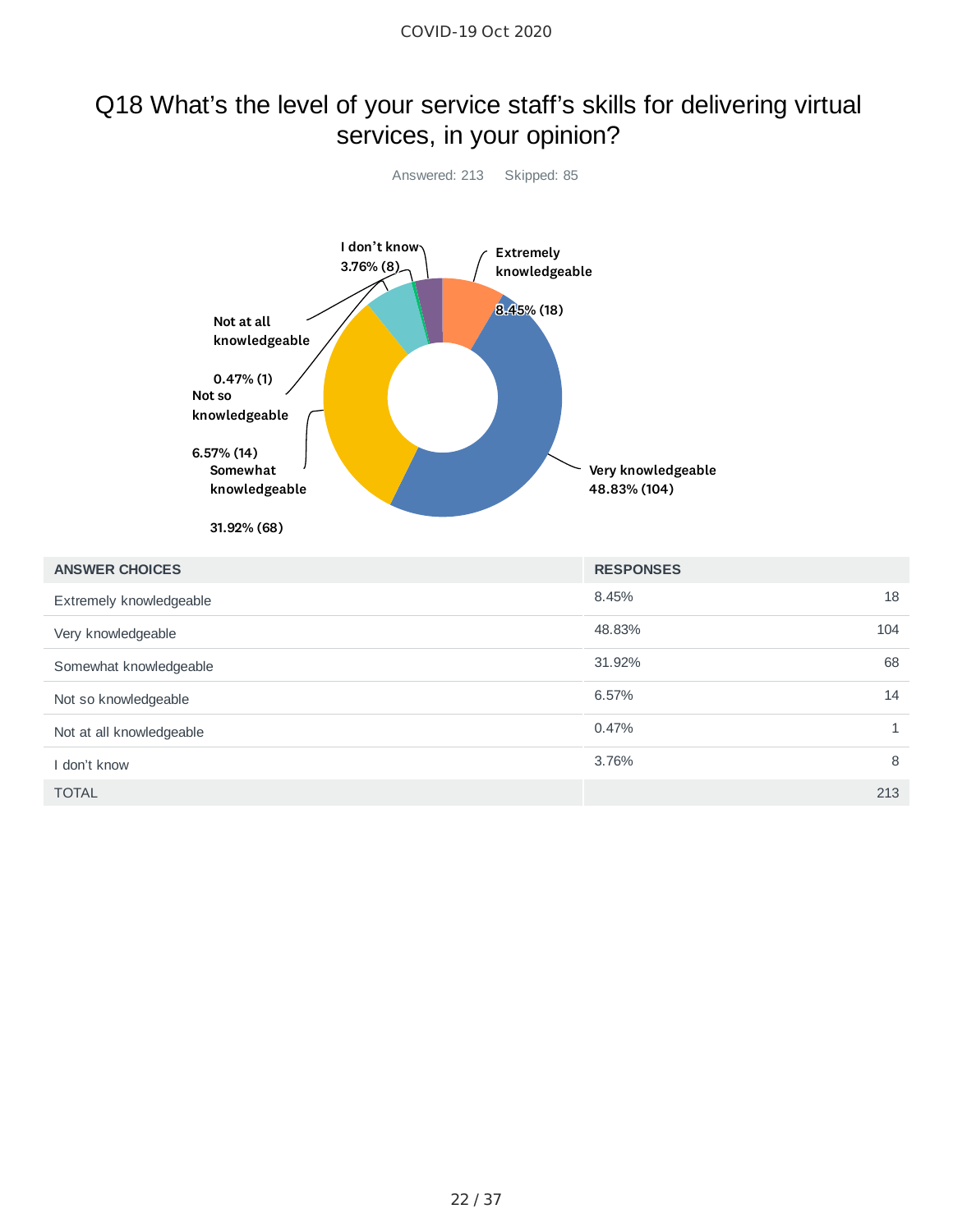### Q19 Does your library need to acquire more digital materials, licenses, and learning and teaching software because of COVID-19?



| <b>ANSWER CHOICES</b>                    | <b>RESPONSES</b> |     |
|------------------------------------------|------------------|-----|
| Yes, more digital materials              | 55.61%           | 114 |
| Yes, more licenses                       | 39.02%           | 80  |
| Yes, more learning and teaching software | 30.24%           | 62  |
| <b>No</b>                                | 28.78%           | 59  |
| Total Respondents: 205                   |                  |     |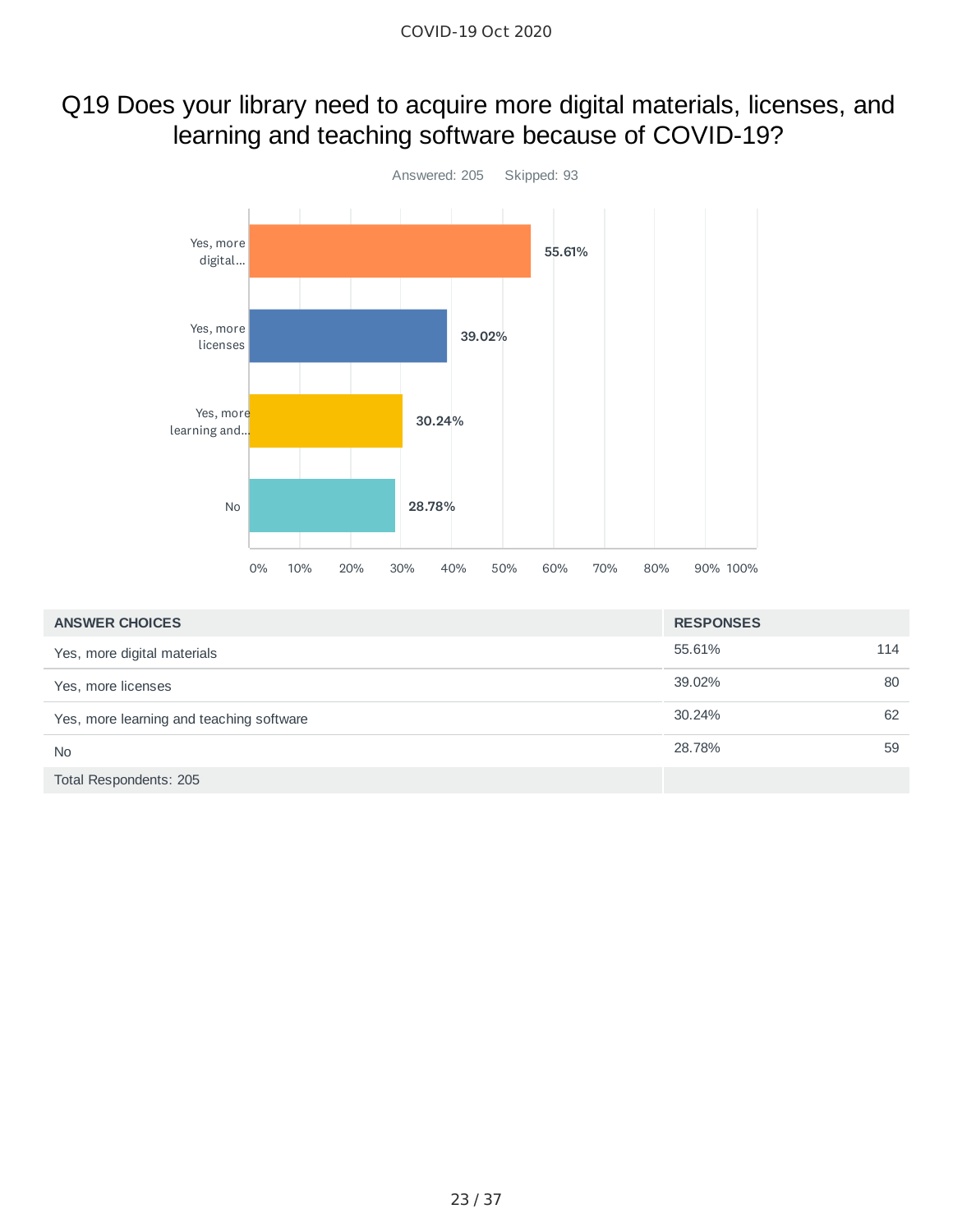### Q20 Have you experienced difficulties with publishers since the pandemic began, regarding licenses and prices?

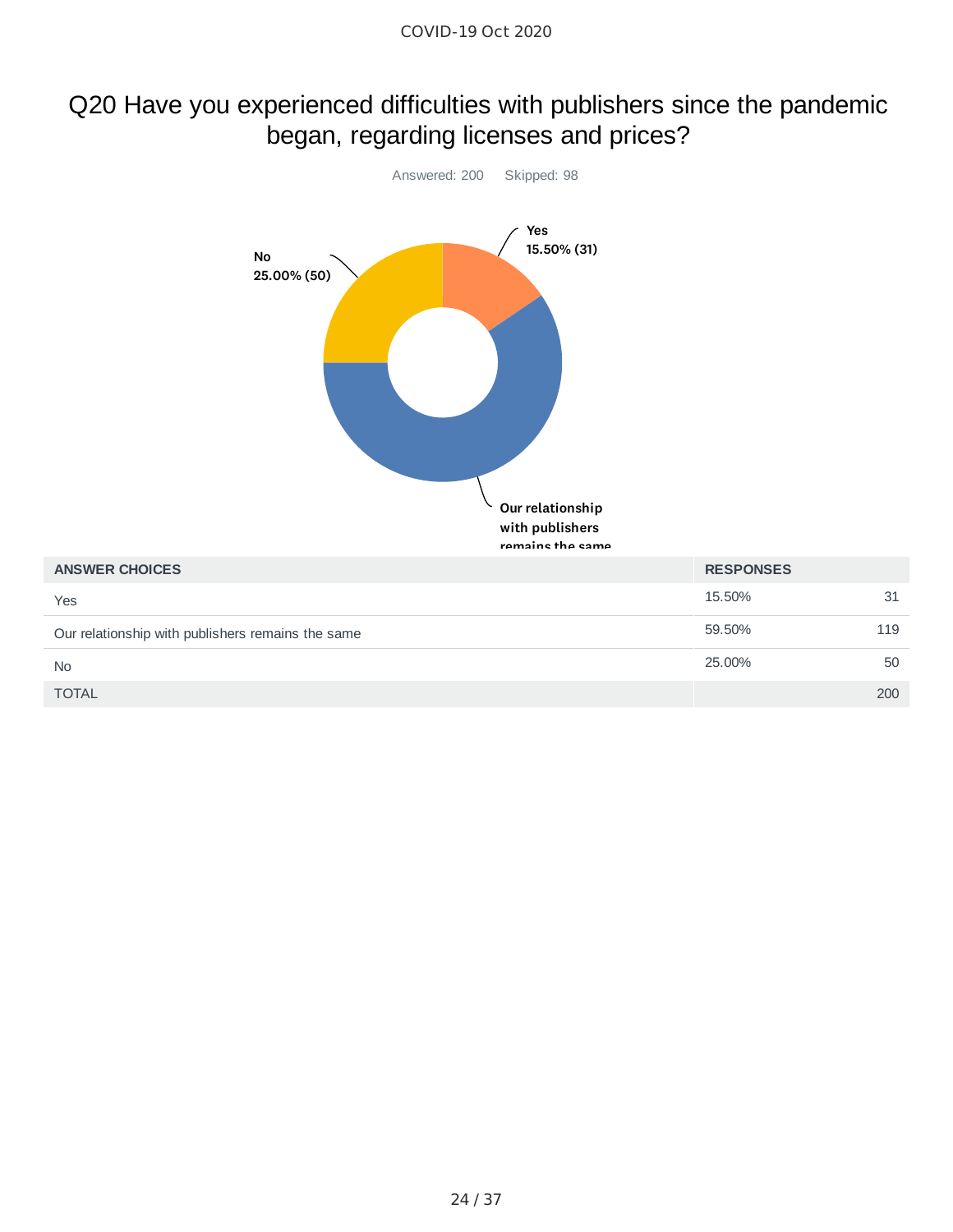#### Q21 Have publishers given you the option to do any of following for a limited time?



| <b>ANSWER CHOICES</b>                             | <b>RESPONSES</b> |    |
|---------------------------------------------------|------------------|----|
| Open licenses to multiple users for free          | 42.29%           | 85 |
| Extend licenses/courses for free                  | 40.30%           | 81 |
| N/A                                               | 29.85%           | 60 |
| Extend licenses/courses for a reduced fee         | 18.91%           | 38 |
| Open licenses to multiple users for a reduced fee | 16.92%           | 34 |
| Total Respondents: 201                            |                  |    |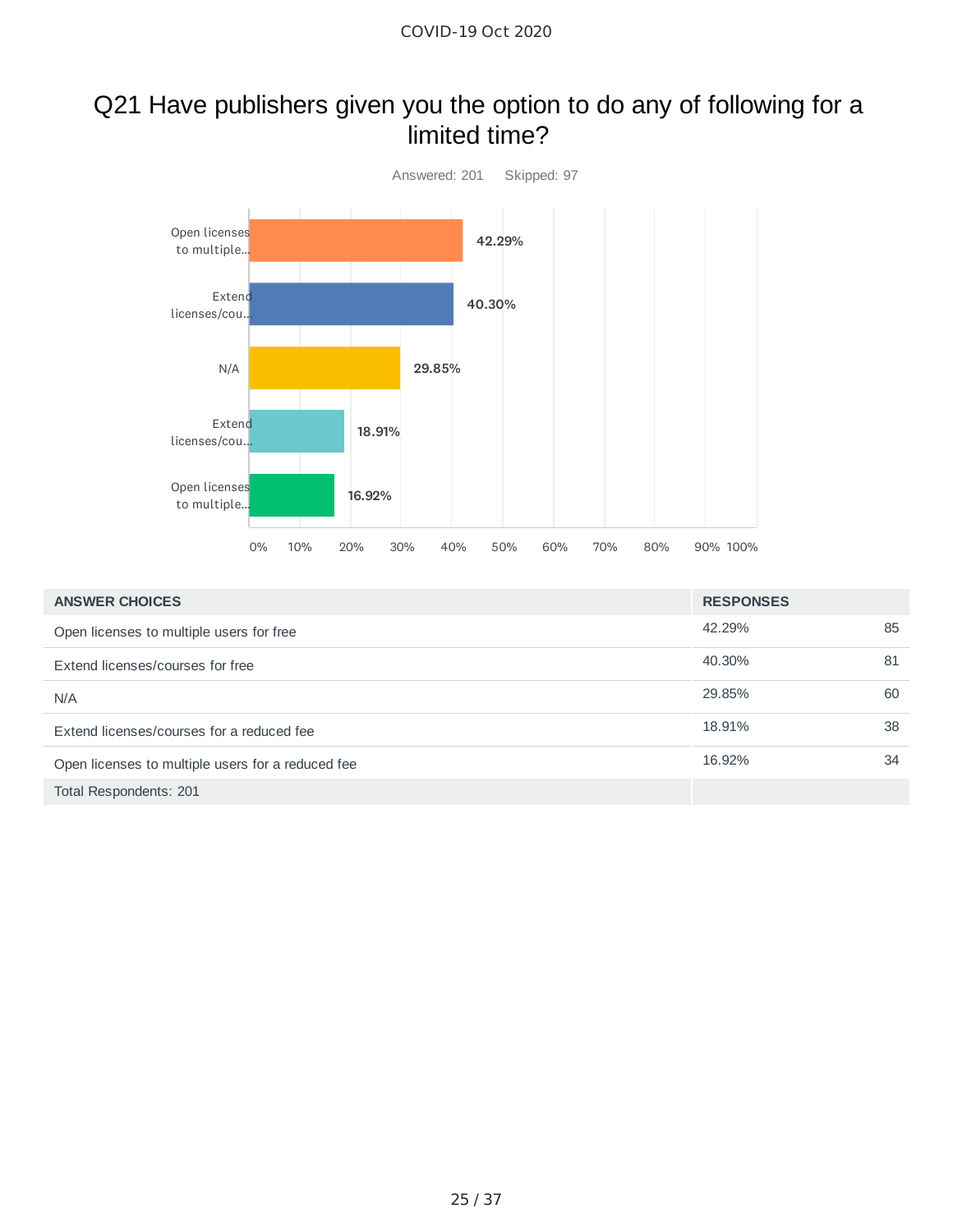

# Q22 Have library projects been affected due to COVID-19?

| <b>ANSWER CHOICES</b> | <b>RESPONSES</b> |     |
|-----------------------|------------------|-----|
| <b>No</b>             | 28.64%           | 59  |
| Yes, positively       | 16.50%           | 34  |
| Yes, negatively       | 54.85%           | 113 |
| <b>TOTAL</b>          |                  | 206 |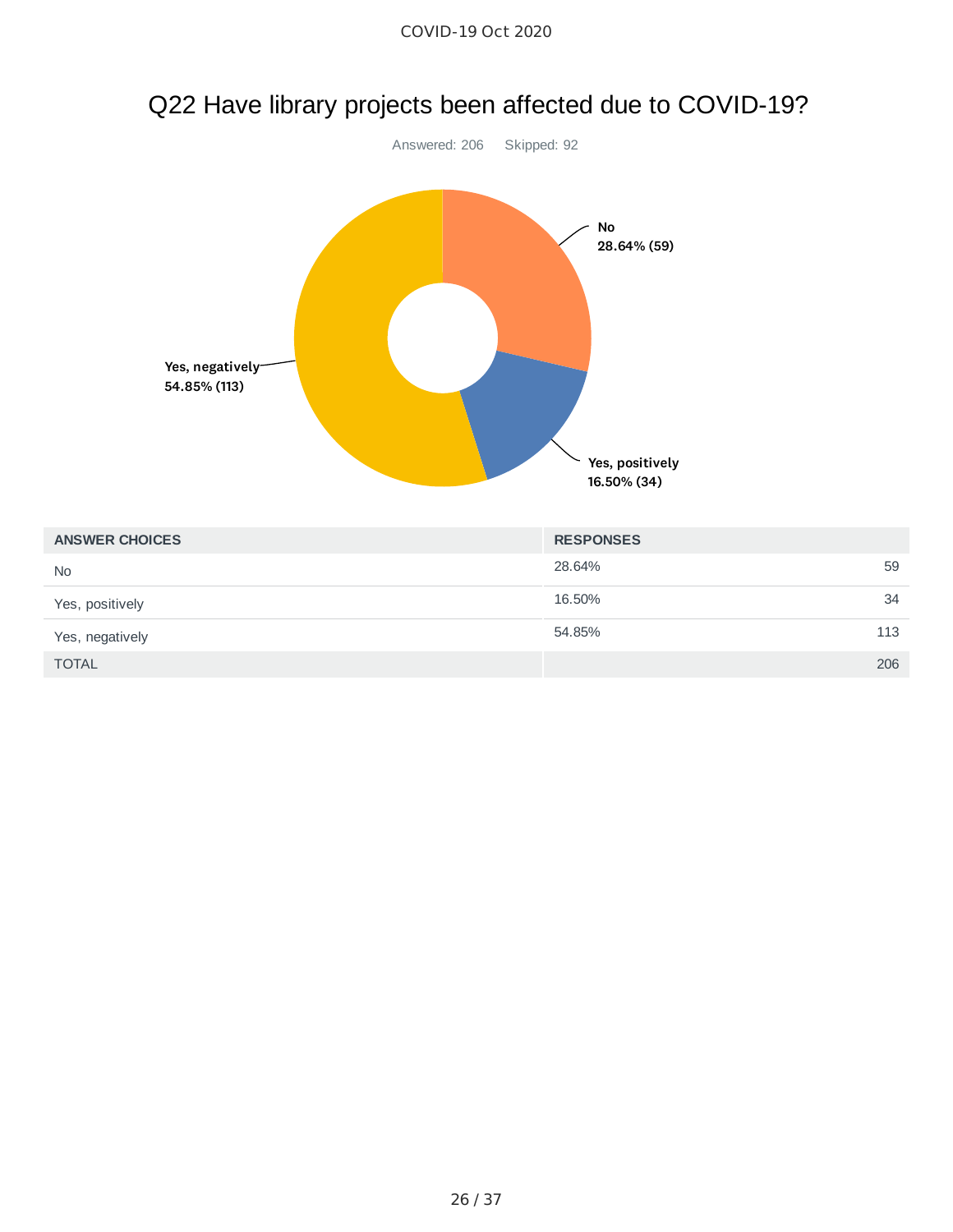## Q23 Do you feel that the level of quality of your library services has been affected due to COVID-19?



| <b>ANSWER CHOICES</b>                                            | <b>RESPONSES</b> |     |
|------------------------------------------------------------------|------------------|-----|
| No, not at all                                                   | 8.96%            | 19  |
| No, some services have improved due to remote working conditions | 20.75%           | 44  |
| Yes, but just a little                                           | 33.49%           | 71  |
| Yes, we feel quite a difference                                  | 24.53%           | 52  |
| Yes, because                                                     | 12.26%           | 26  |
| <b>TOTAL</b>                                                     |                  | 212 |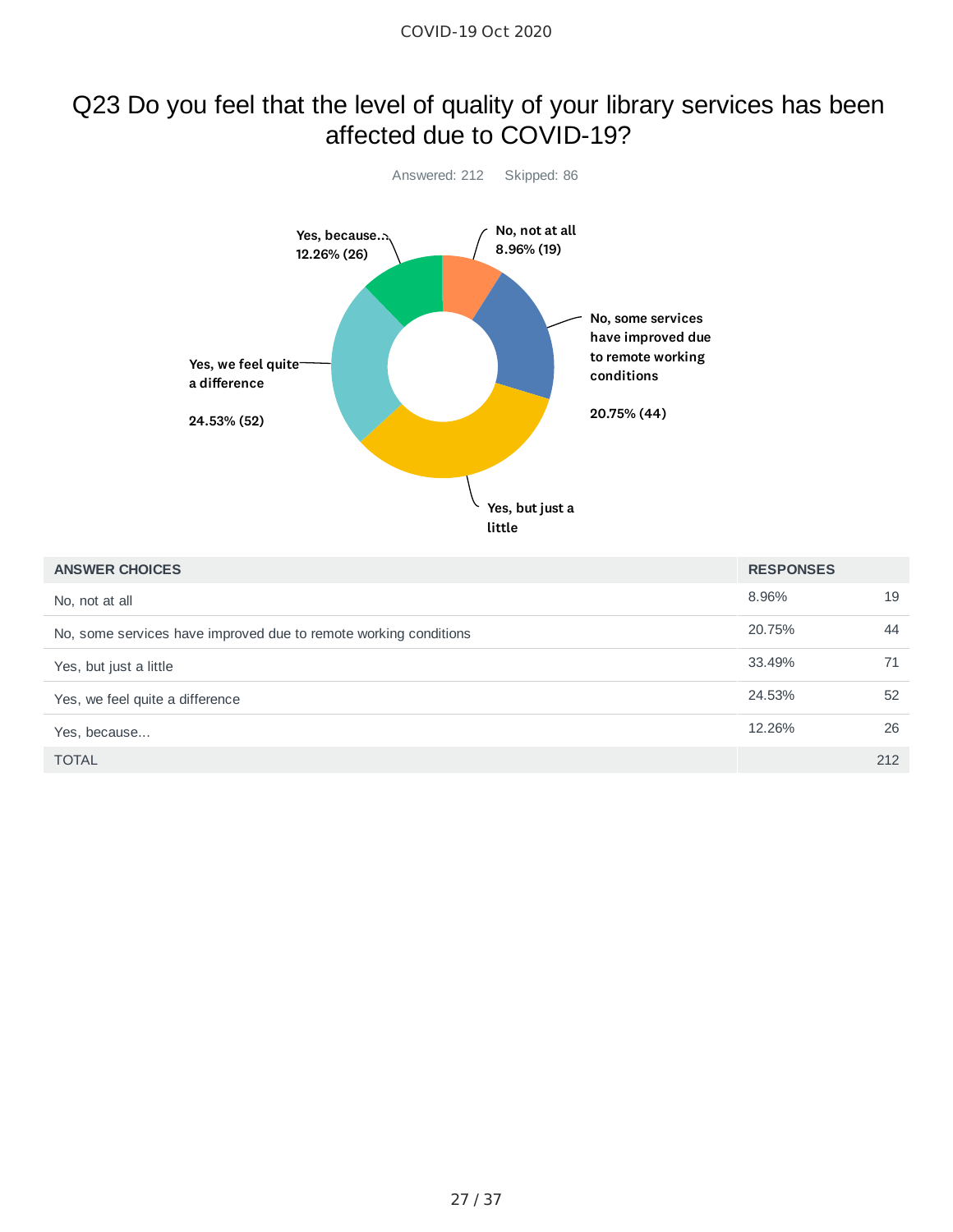### Q24 Have you assessed users' satisfaction with your library's services, since the pandemic began?



70 AEM (120)

| <b>ANSWER CHOICES</b>           | <b>RESPONSES</b> |          |
|---------------------------------|------------------|----------|
| No, we have made no assessment  | 78.05%           | 160      |
| Yes, it's declining a lot       | $0.00\%$         | $\Omega$ |
| Yes, it's somewhat declining    | 8.78%            | 18       |
| It has not been affected        | 8.78%            | 18       |
| User satisfaction has increased | 4.39%            | 9        |
| <b>TOTAL</b>                    |                  | 205      |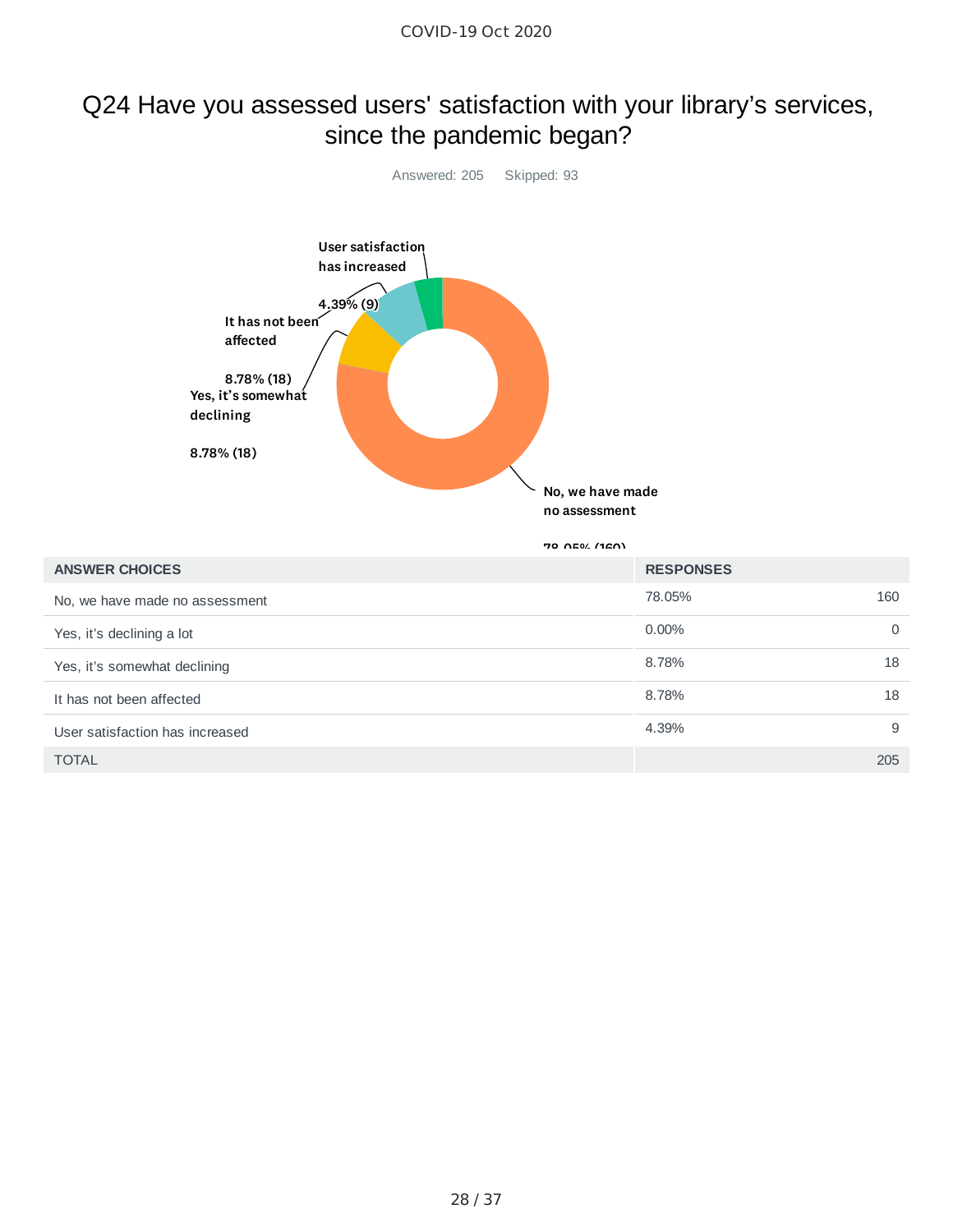# Q25 By the end of March 2021, which of the following services do you expect to have focused on the most?



| <b>ANSWER CHOICES</b>                                                 | <b>RESPONSES</b> |     |
|-----------------------------------------------------------------------|------------------|-----|
| Redefining services to help students and researchers more effectively | 49.26%           | 100 |
| Training staff on digital skills                                      | 48.77%           | 99  |
| Reorganising physical spaces to accommodate social distancing         | 42.36%           | 86  |
| Purchasing of digital materials                                       | 42.36%           | 86  |
| Redesigning digital library service models                            | 37.93%           | 77  |
| Adapting working hours/availability to support users                  | 34.48%           | 70  |
| Changing services towards self-service models                         | 24.14%           | 49  |
| Negotiating with publishers                                           | 23.15%           | 47  |
| Re-arranging collections acquisition and budgets                      | 13.79%           | 28  |
| Total Respondents: 203                                                |                  |     |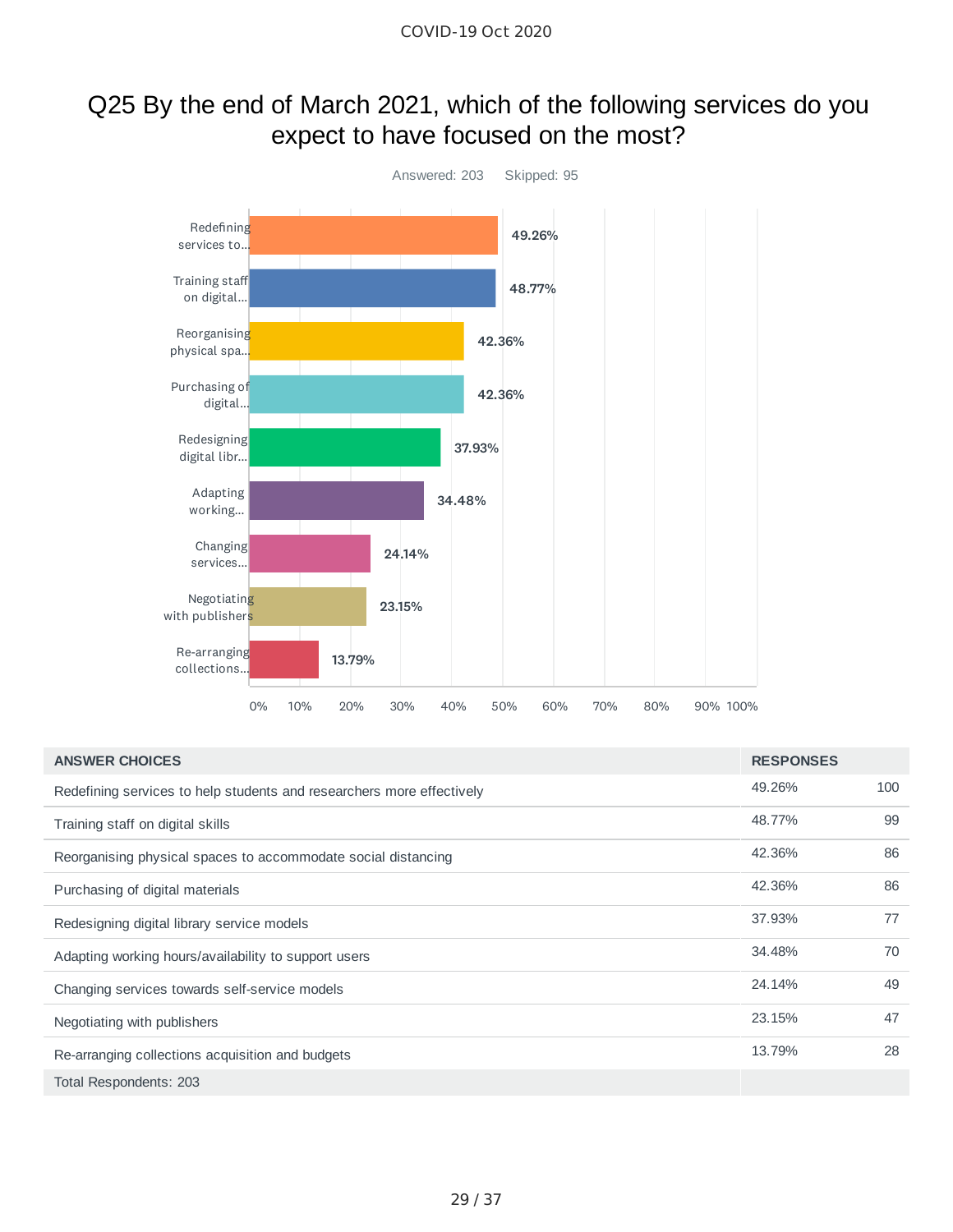#### Q26 Which of the following aspects of the crisis do you worry about the most?



| <b>ANSWER CHOICES</b>                                  | <b>RESPONSES</b> |     |
|--------------------------------------------------------|------------------|-----|
| Health and safety of staff                             | 70.79%           | 143 |
| Crisis management                                      | 30.20%           | 61  |
| Organisational changes                                 | 26.24%           | 53  |
| Redefining your role as library within your university | 25.25%           | 51  |
| Total Respondents: 202                                 |                  |     |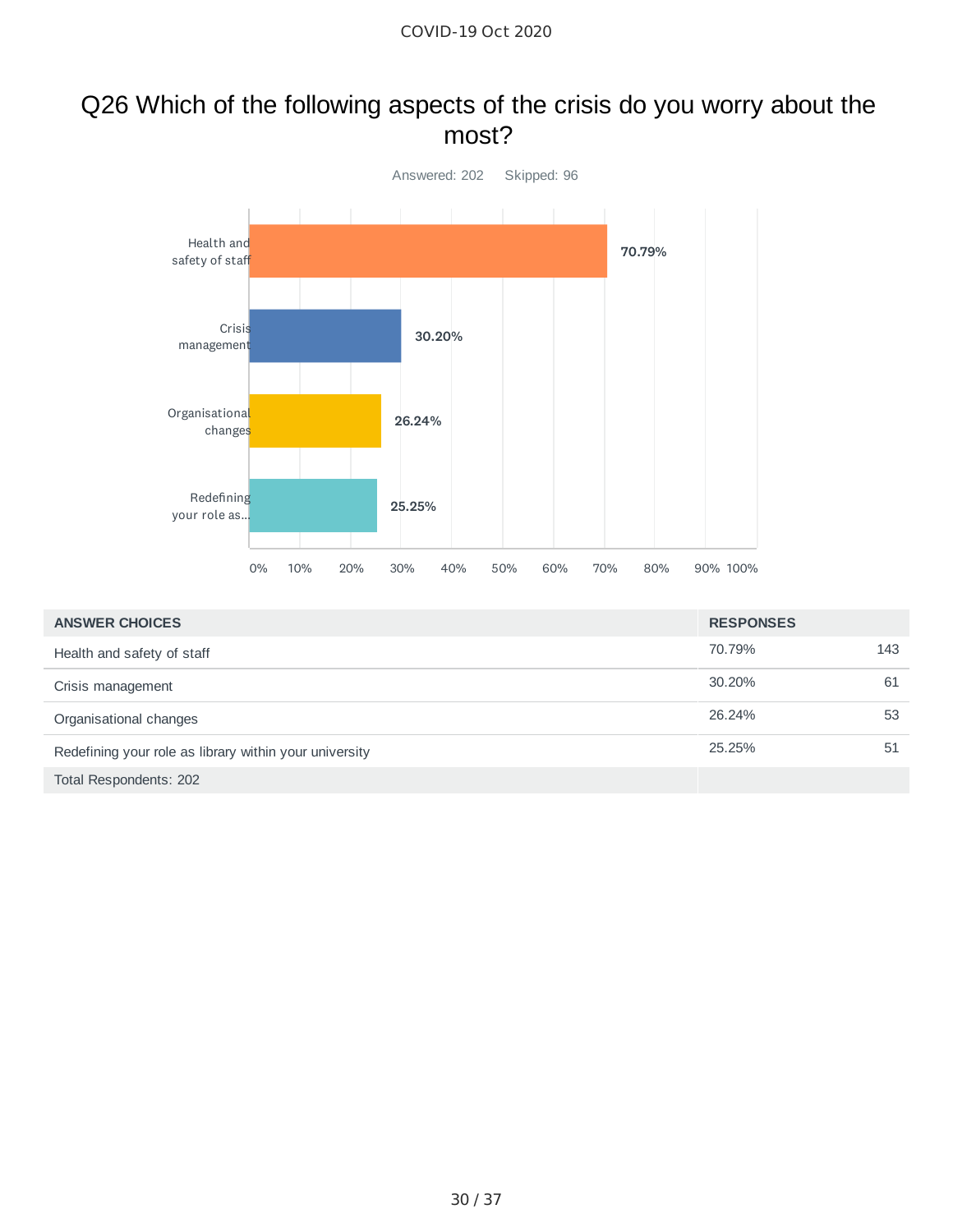#### Q27 Do you foresee any budget cuts for your library or university because of COVID-19 in the next academic year?



TOTAL 205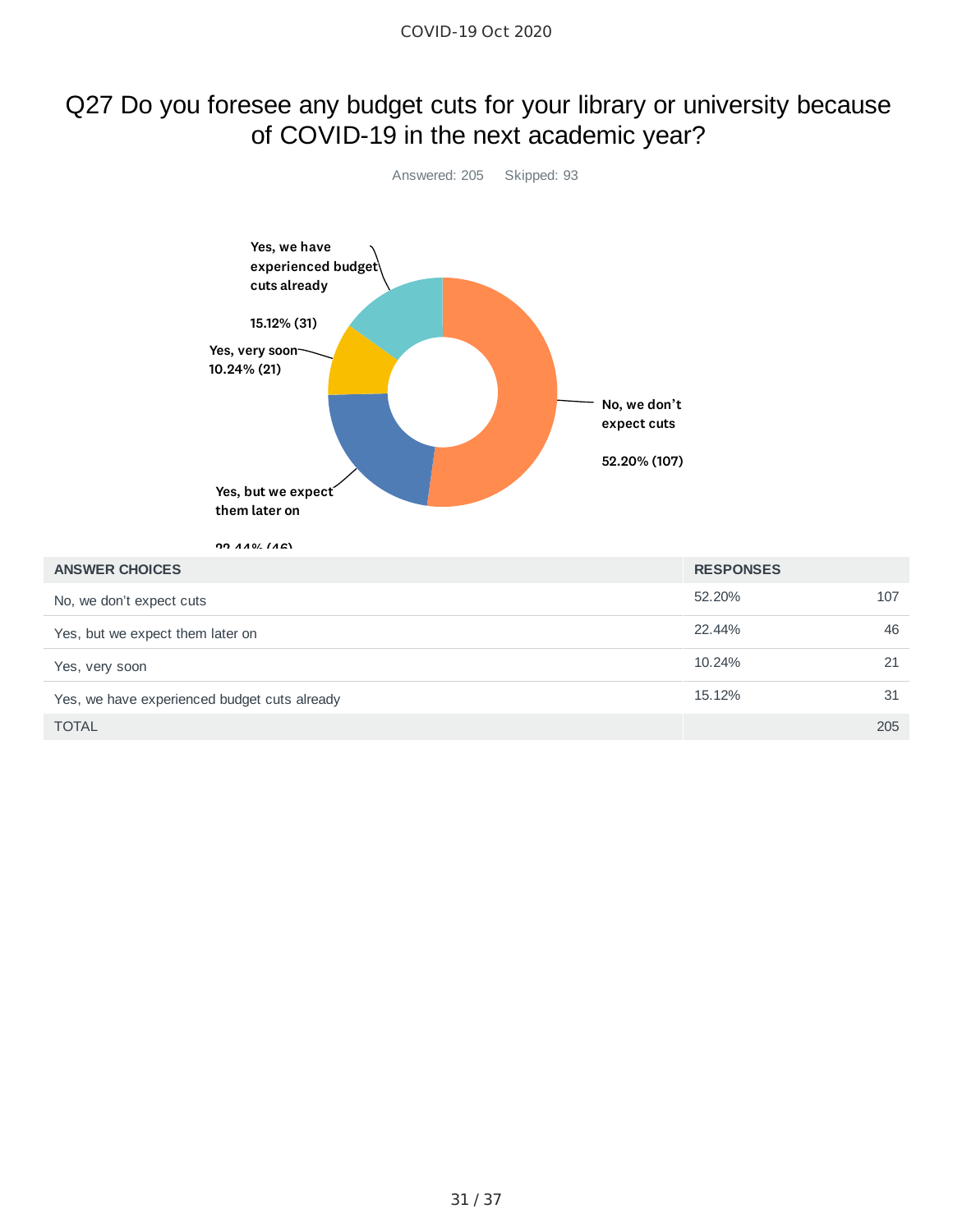## Q28 Has your government taken any measures to support libraries in your country?



| <b>ANSWER CHOICES</b>                                                                    | <b>RESPONSES</b> |               |
|------------------------------------------------------------------------------------------|------------------|---------------|
| No.                                                                                      | 52.36%           | 111           |
| Yes, the government provided extra health and safety guidelines for libraries in general | 22.17%           | 47            |
| I don't know                                                                             | 17.45%           | 37            |
| Yes, the government provided extra health and safety guidelines for our type of library  | 6.60%            | 14            |
| Yes, our type of library received extra budget                                           | 3.77%            | 8             |
| Other (please specify)                                                                   | 3.77%            | 8             |
| Yes, libraries in general received extra budget                                          | 0.94%            | $\mathcal{P}$ |
| Total Respondents: 212                                                                   |                  |               |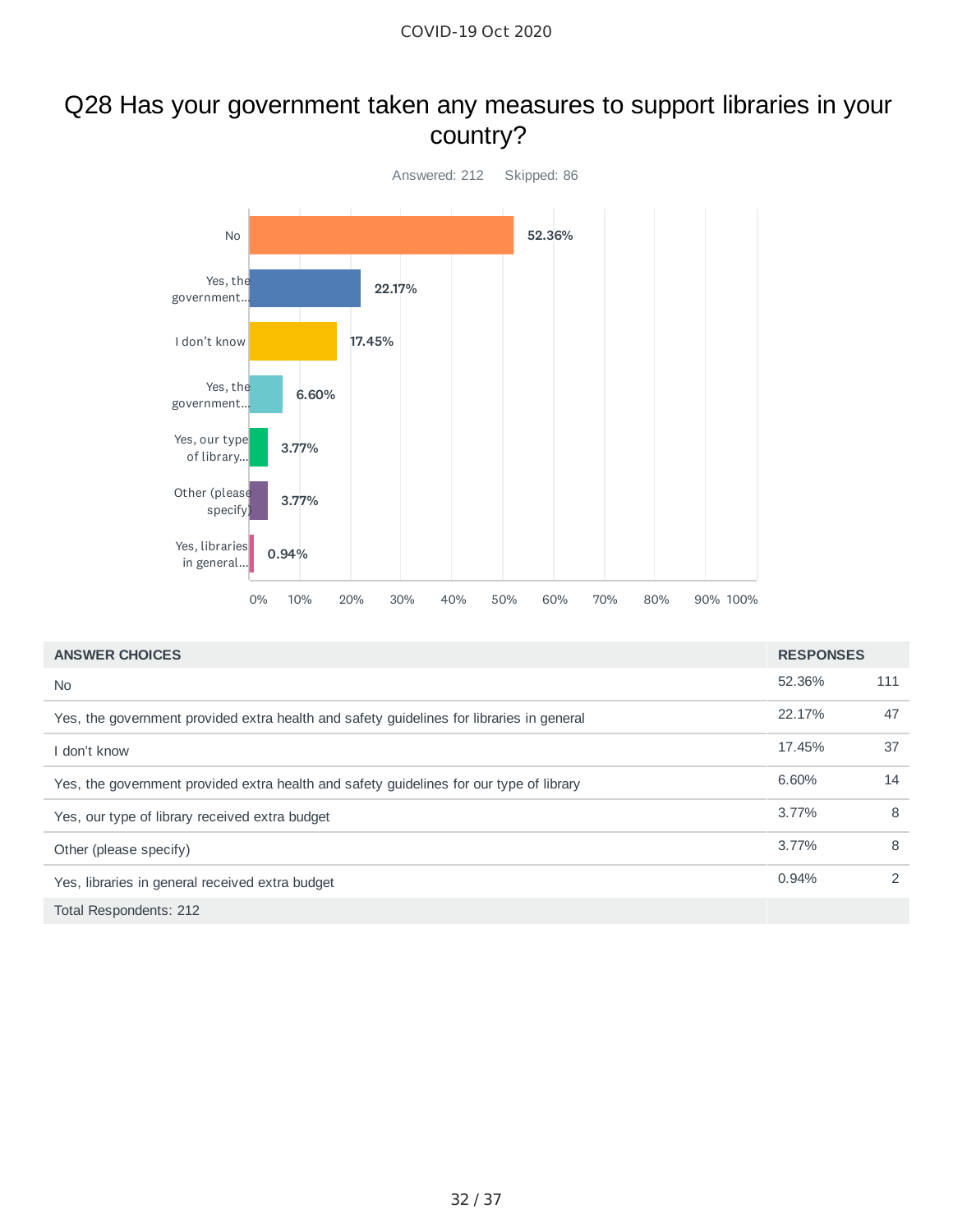### Q29 At your library, what would benefit your users most, within the context of what's allowed during COVID-19? (please choose a maximum of 3 )



| <b>ANSWER CHOICES</b>                                                   | <b>RESPONSES</b> |     |
|-------------------------------------------------------------------------|------------------|-----|
| More materials available digitally                                      | 79.08%           | 155 |
| More training on how to do research online                              | 50.00%           | 98  |
| More space to allow students and researchers to use material physically | 29.59%           | 58  |
| Online study groups for students                                        | 23.98%           | 47  |
| More lending of equipment                                               | 12.24%           | 24  |
| Total Respondents: 196                                                  |                  |     |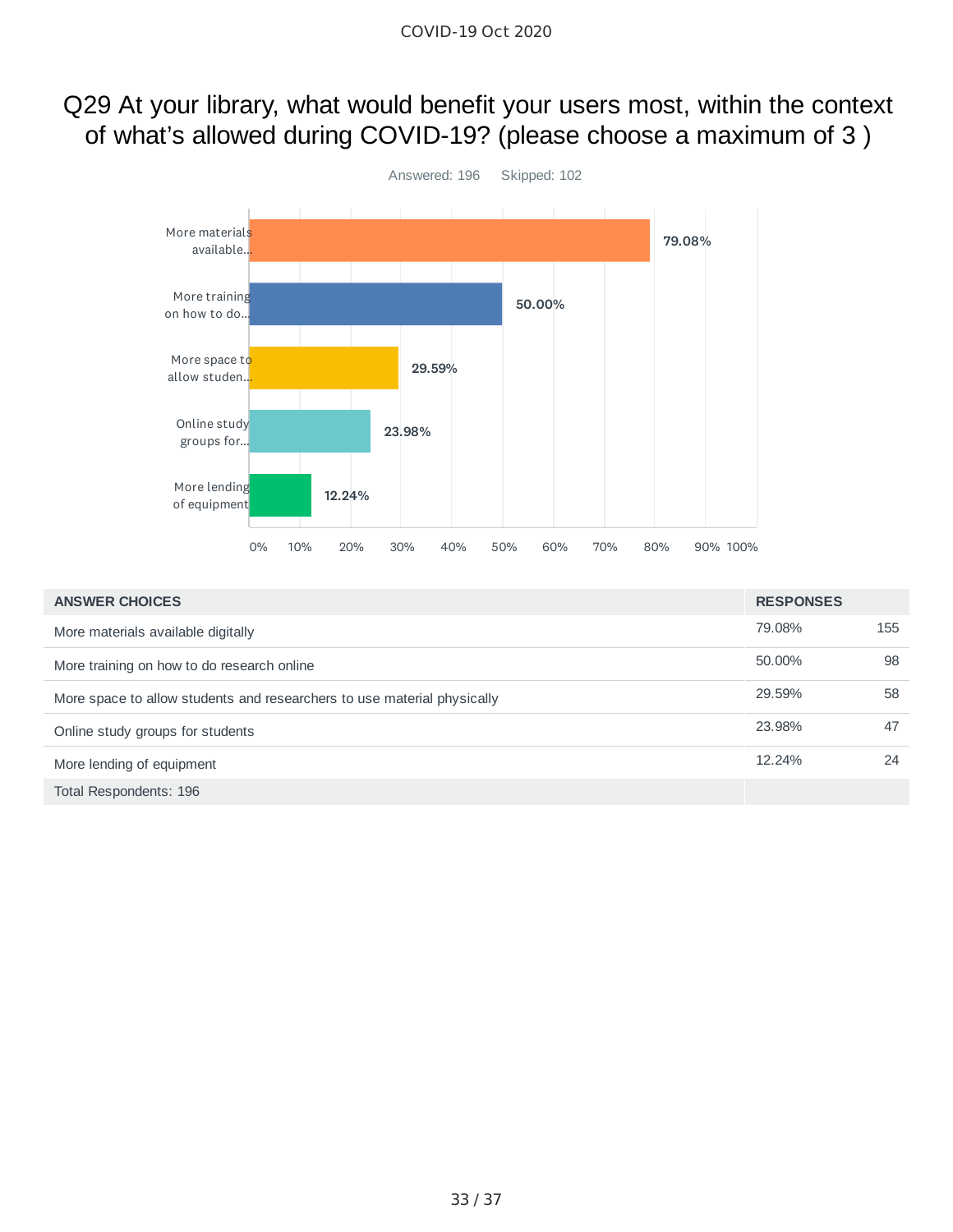#### Q30 What services can LIBER provide, that would help you most, during COVID-19 times and going forward?



| <b>ANSWER CHOICES</b>                                                                                                 | <b>RESPONSES</b> |     |
|-----------------------------------------------------------------------------------------------------------------------|------------------|-----|
| Online services/events specifically designed to support research libraries' move towards Open Access                  | 55.14%           | 102 |
| Online services/events specifically designed to help libraries and librarians to cope with COVID-19                   | 48.11%           | 89  |
| Online services/events specifically designed to support research libraries' move towards complete digitalisation      | 42.16%           | 78  |
| Support in voicing your concerns to the European Parliament                                                           | 39.46%           | 73  |
| Support in voicing budgetary issues specifically to cope with COVID-19, at European level                             | 39.46%           | 73  |
| Support in projects related to helping libraries and librarians to cope with COVID-19                                 | 30.27%           | 56  |
| Support in developing a protocol for the reopening and operating of European research libraries during COVID-19 times | 25.95%           | 48  |
| Total Respondents: 185                                                                                                |                  |     |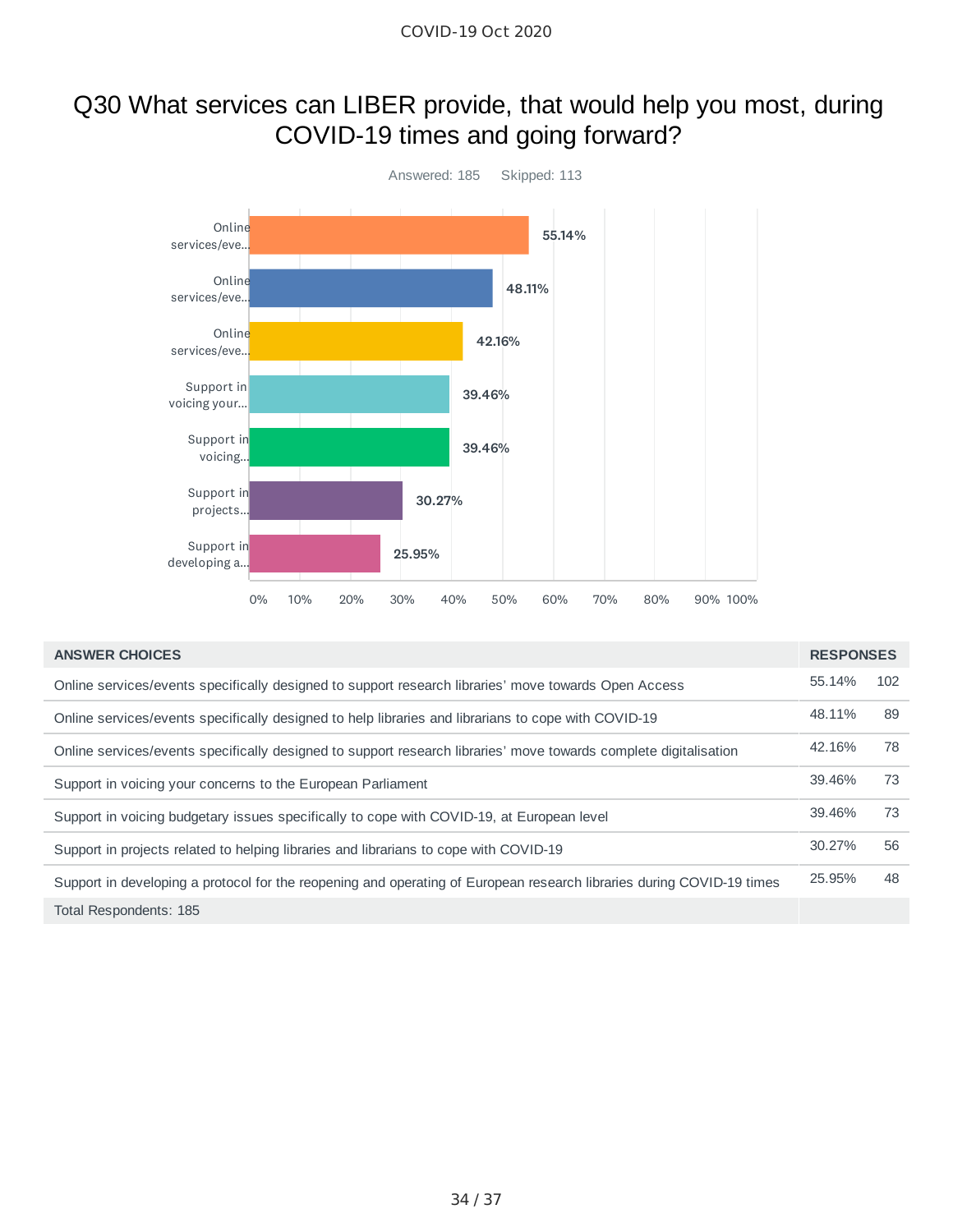# Q31 Would you like support in creating/organising any of these activities?



| <b>ANSWER CHOICES</b>    | <b>RESPONSES</b> |    |
|--------------------------|------------------|----|
| Webinars                 | 38.22%           | 73 |
| No, thanks               | 38.22%           | 73 |
| Training                 | 30.37%           | 58 |
| Online networking events | 30.37%           | 58 |
| Knowledge Platform       | 24.61%           | 47 |
| Panel discussions        | 17.28%           | 33 |
| Podcasts                 | 13.61%           | 26 |
| Whitepapers              | 13.61%           | 26 |
| Total Respondents: 191   |                  |    |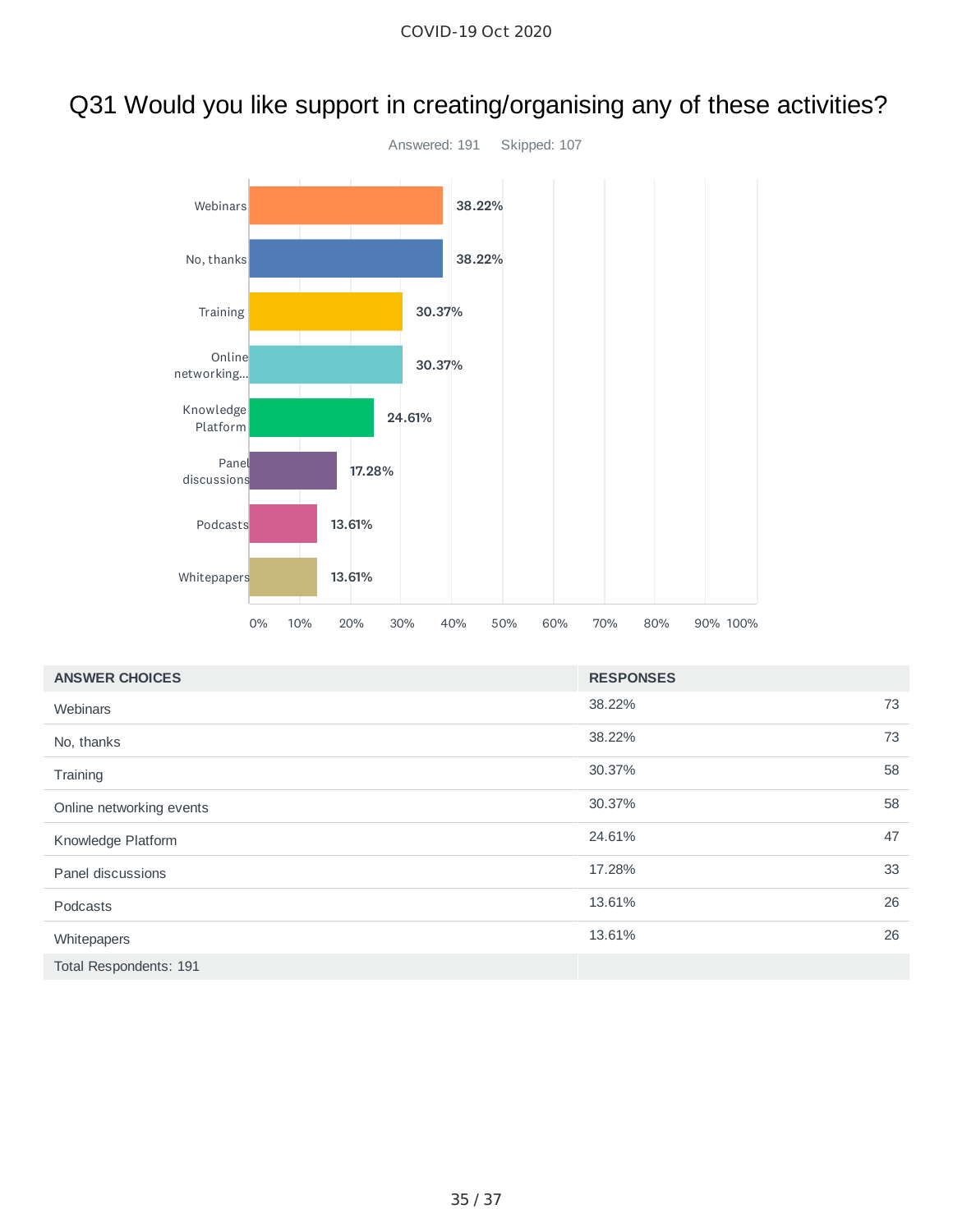# Q32 Would you like LIBER to do studies for research libraries, at European level, in relation to COVID-19? If so, on what topic(s)?



| <b>ANSWER CHOICES</b>            | <b>RESPONSES</b> |     |
|----------------------------------|------------------|-----|
| No, thanks                       | 55.23%           | 95  |
| Yes (please name a maximum of 3) | 44.77%           | 77  |
| <b>TOTAL</b>                     |                  | 172 |